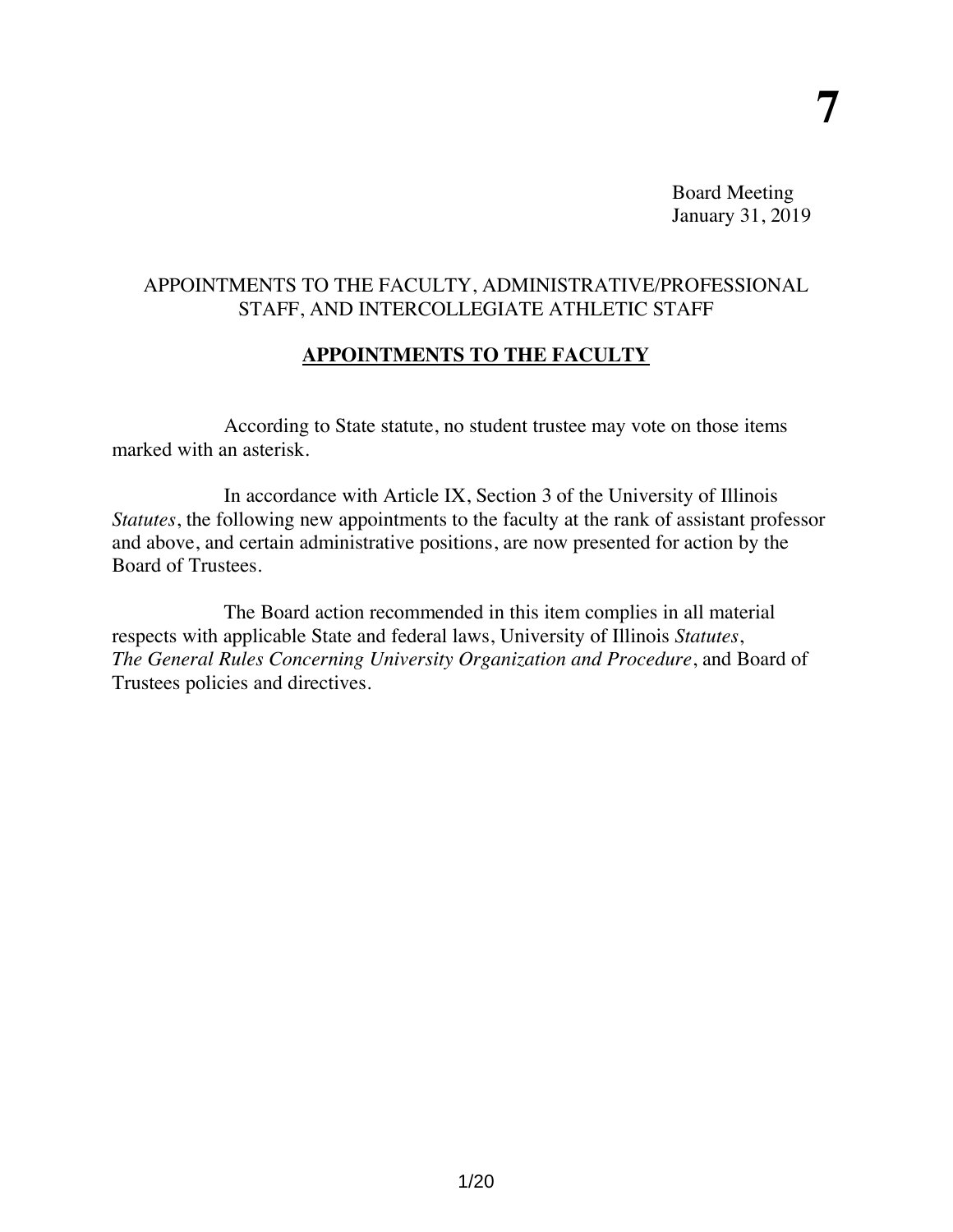#### Faculty New Hires Submitted to the Board on January 31, 2019 Urbana

| Name                                                                | Proposed UI Job Title                                     | Appointing Unit                                           | <b>Tenure Status</b> | Job FTE | Service Description | Service Begin Date         | Salary           |
|---------------------------------------------------------------------|-----------------------------------------------------------|-----------------------------------------------------------|----------------------|---------|---------------------|----------------------------|------------------|
| <b>College of Agricultural, Consumer and Environmental Sciences</b> |                                                           |                                                           |                      |         |                     |                            |                  |
| Chunoo, Vivechkanand Sewcharran                                     | <b>Assistant Professor</b>                                | Agricultural Education Program                            | Non-Tenured          | 1.00    | Academic Year       | 02/01/2019                 | \$75,000.00 /yr  |
| Chunoo, Vivechkanand Sewcharran                                     | <b>Assistant Professor</b>                                | Human Development and Family Studies Initial/Partial term |                      | 0.00    | Academic Year       | 02/01/2019                 | $$0.00$ /yr      |
| Chunoo, Vivechkanand Sewcharran                                     | <b>Assistant Professor</b>                                | Human Development and Family Studies Probationary, Yr 1   |                      | 0.00    | Academic Year       | 08/16/2019                 | \$75,000.00 /yr  |
|                                                                     |                                                           |                                                           |                      |         |                     | <b>Total Annual Salary</b> | \$75,000.00 /yr  |
| <b>College of Engineering</b>                                       |                                                           |                                                           |                      |         |                     |                            |                  |
| Gupta, Saurabh                                                      | <b>Assistant Professor</b>                                | <b>Electrical and Computer Engineering</b>                | Probationary, Yr 1   | 1.00    | Academic Year       | 08/20/2019                 | \$110,500.00 /yr |
| Gupta, Saurabh                                                      | Assistant Professor                                       |                                                           | Non-Tenured          | 0.00    | Academic Year       | 08/20/2019                 | $$0.00$ /yr      |
| Gupta, Saurabh                                                      | <b>Assistant Professor</b>                                | Coordinated Science Laboratory                            | Non-Tenured          | 0.00    | Academic Year       | 08/20/2019                 | $$0.00$ /yr      |
|                                                                     |                                                           |                                                           |                      |         |                     | <b>Total Annual Salary</b> | \$110,500.00 /yr |
|                                                                     |                                                           |                                                           |                      |         |                     |                            |                  |
| *Hauser, Kristoffer Karl                                            | Associate Professor                                       | Computer Science                                          | Indefinite Tenure    | 1.00    | Academic Year       | 08/16/2019                 | \$133,000.00 /yr |
| Hauser, Kristoffer Karl                                             | Associate Professor                                       | <b>Electrical and Computer Engineering</b>                | Non-Tenured          | 0.00    | Academic Year       | 08/16/2019                 | $$0.00$ /yr      |
| Hauser, Kristoffer Karl                                             | Associate Professor                                       | Coordinated Science Laboratory                            | Non-Tenured          | 0.00    | Academic Year       | 08/16/2019                 | $$0.00$ /yr      |
|                                                                     |                                                           |                                                           |                      |         |                     | <b>Total Annual Salary</b> | \$133,000.00 /yr |
|                                                                     |                                                           |                                                           |                      |         |                     |                            |                  |
| *Hoffmann, Axel Friedrich                                           | Professor                                                 | Materials Science and Engineering                         | Indefinite Tenure    | 1.00    | Academic Year       | 08/16/2019                 | \$185,000.00 /yr |
| Hoffmann, Axel Friedrich                                            | Founder Professor in Materials Science<br>and Engineering | Materials Science and Engineering                         | Non-Tenured          | 0.00    | Academic Year       | 08/16/2019                 | \$7,500.00 /yr   |
| Hoffmann, Axel Friedrich                                            | Professor                                                 | <b>Electrical and Computer Engineering</b>                | Non-Tenured          | 0.00    | Academic Year       | 08/16/2019                 | $$0.00$ /yr      |
| Hoffmann, Axel Friedrich                                            | Professor                                                 | Materials Research Laboratory                             | Non-Tenured          | 0.00    | Academic Year       | 08/16/2019                 | $$0.00$ /yr      |
| Hoffmann, Axel Friedrich                                            | Professor                                                 | Physics                                                   | Non-Tenured          | 0.00    | Academic Year       | 08/16/2019                 | $$0.00$ /yr      |
|                                                                     |                                                           |                                                           |                      |         |                     | <b>Total Annual Salary</b> | \$192,500.00 /yr |
|                                                                     |                                                           |                                                           |                      |         |                     |                            |                  |

\*Salary reflected is for specific range of service dates \*\*100% tenure will be held in this unit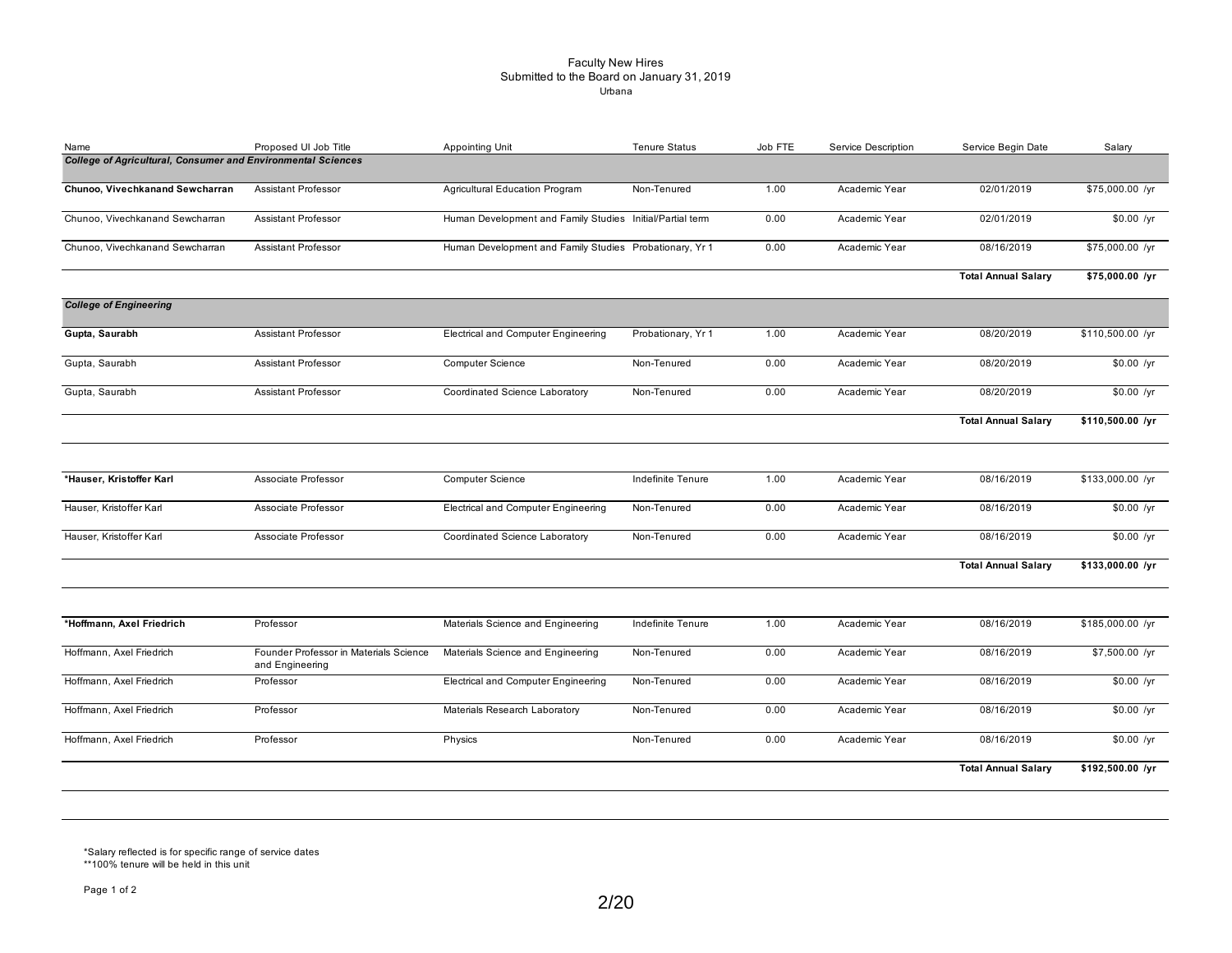### Faculty New Hires Submitted to the Board on January 31, 2019

| Name                                  | Proposed UI Job Title      | Appointing Unit                                  | <b>Tenure Status</b> | Job FTE | Service Description      | Service Begin Date         | Salary           |
|---------------------------------------|----------------------------|--------------------------------------------------|----------------------|---------|--------------------------|----------------------------|------------------|
| Khurana, Dakshita                     | <b>Assistant Professor</b> | <b>Computer Science</b>                          | Probationary, Yr 1   | 1.00    | Academic Year            | 08/16/2019                 | \$115,500.00 /yr |
| Ren, Ling                             | Assistant Professor        | Computer Science                                 | Probationary, Yr 1   | 1.00    | Academic Year            | 08/16/2019                 | \$112,000.00 /yr |
| Tong, Hanghang                        | Associate Professor        | <b>Computer Science</b>                          | Indefinite Tenure    | 1.00    | Academic Year            | 08/16/2019                 | \$133,000.00 /yr |
| Zhou, Yuan                            | <b>Assistant Professor</b> | Industrial and Enterprise Systems<br>Engineering | Probationary, Yr 1   | 1.00    | Academic Year            | 08/16/2019                 | \$98,000.00 /yr  |
| <b>School of Information Sciences</b> |                            |                                                  |                      |         |                          |                            |                  |
| Bosch, Philip N.                      | Assistant Professor        | School of Information Sciences**                 | Initial/Partial Term | 0.75    | Academic Year            | 02/01/2019                 |                  |
| Bosch, Philip N.                      | <b>Assistant Professor</b> | Educational Psychology, College of<br>Education  | Non-Tenured          | 0.25    | Academic Year            | 02/01/2019                 | \$19,625.00 /yr  |
| Bosch, Philip N.                      | Assistant Professor        | School of Information Sciences**                 | Probationary, Yr 1   | 0.75    | Academic Year            | 08/16/2019                 | \$58,875.00 /yr  |
|                                       |                            |                                                  |                      |         |                          | <b>Total Annual Salary</b> | \$78,500.00 /yr  |
| He, Jing Rui                          | Associate Professor        | School of Information Sciences                   | Indefinite Tenure    | 1.00    | Academic Year            | 08/16/2019                 | \$133,000.00 /yr |
| <b>College of Veterinary Medicine</b> |                            |                                                  |                      |         |                          |                            |                  |
| Fang, Ying                            | Professor                  | Pathobiology                                     | Summer Salary        | 1.00    | Salary for Period Stated | 05/16/2019 - 08/15/2019    | \$48,999.99 *    |
| Fang, Ying                            | Professor                  | Pathobiology                                     | Indefinite Tenure    | 1.00    | Academic Year            | 08/16/2019                 | \$147,000.00 /yr |
|                                       |                            |                                                  |                      |         |                          |                            |                  |
| Lundberg, Alycen Paige                | Assistant Professor        | Veterinary Clinical Medicine**                   | Initial/Partial Term | 0.80    | Twelve-Month             | 02/01/2019                 | \$96,000.00 /yr  |
| Lundberg, Alycen Paige                | Assistant Professor        | Veterinary Teaching Hospital                     | Non-Tenured          | 0.20    | Twelve-Month             | 02/01/2019                 | \$24,000.00 /yr  |
| Lundberg, Alycen Paige                | <b>Assistant Professor</b> | Veterinary Clinical Medicine**                   | Probationary, Yr 1   | 0.80    | Twelve-Month             | 08/16/2019                 | \$96,000.00 /yr  |
|                                       |                            |                                                  |                      |         |                          | <b>Total Annual Salary</b> | \$120,000.00 /yr |

\*Salary reflected is for specific range of service dates \*\*100% tenure will be held in this unit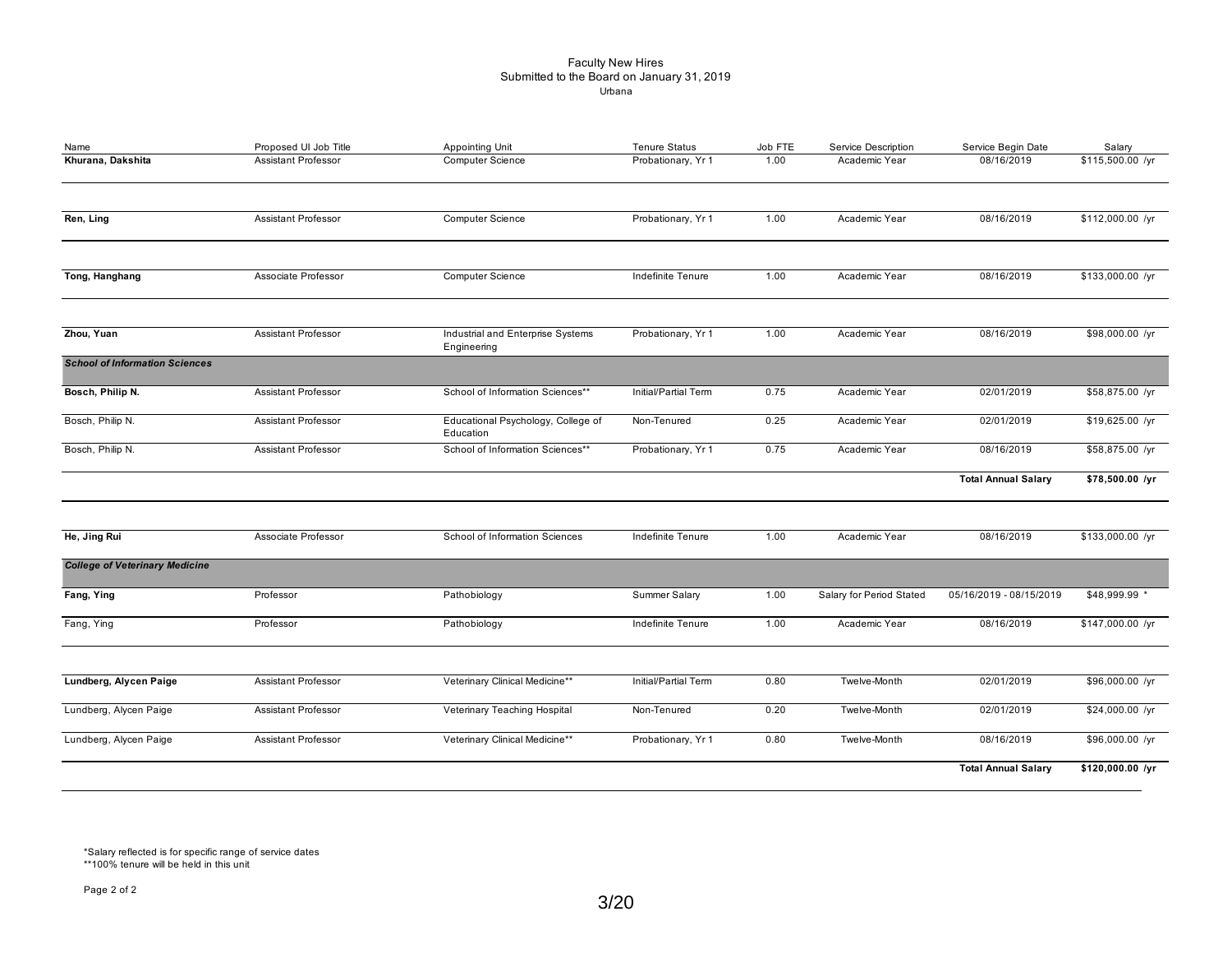### URBANA-CHAMPAIGN

### *Emeriti:*

**Daniel P. Abrams**, Professor Emeritus of Civil and Environmental Engineering, January 1, 2018

**Carol K. Augspurger**, Professor Emerita of Plant Biology, School of Integrative Biology, February 1, 2019

**John P. D'Angelo**, Professor Emeritus of Mathematics, June 1, 2018

**Mark Allen Dressman**, Professor Emeritus of Curriculum and Instruction, January 1, 2019

**James Gary Eden**, Intel Alumni Endowed Chair Emeritus in Electrical and Computer Engineering, January 1, 2019

**Nan Elizabeth Goggin**, Professor Emerita, School of Art and Design, July 1, 2018

**Gary J. Kling**, Associate Professor Emeritus of Crop Sciences, January 1, 2019

**Reed W. Larson**, Professor Emeritus of Human Development and Family Studies, January 1, 2019

**Stephen Marshak**, Professor Emeritus of Geology, and Director Emeritus of the School of Earth, Society, and Environment, August 1, 2018

**N. Sri Namachchivaya**, Professor Emeritus of Aerospace Engineering, January 1, 2018

**Marcela Raffaelli**, Professor Emerita of Human Development and Family Studies, January 1, 2019

**Hugh M. Robertson**, Professor Emeritus of Entomology, School of Integrative Biology, January 1, 2019

**Stephen G. Sligar**, Professor Emeritus of Chemistry, School of Chemical Sciences, June 1, 2018

**Thomas B. Voigt**, Professor Emeritus of Crop Sciences, January 1, 2019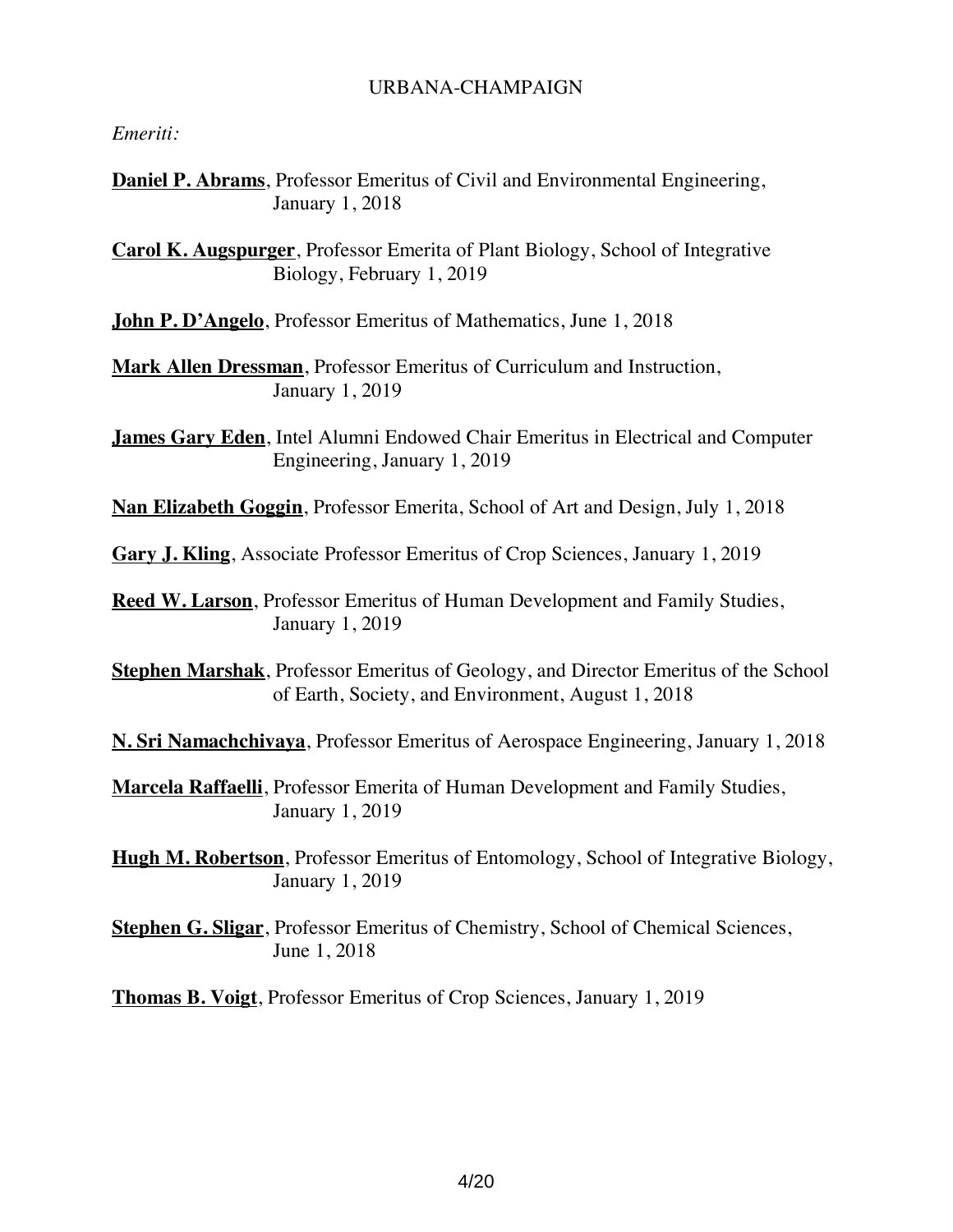## *Out-of-Cycle Promotion and Tenure:*

- **Candace Agrella Martinez**, from Clinical Assistant Professor, Department of Business Administration, Gies College of Business, to the rank of Clinical Associate Professor, Department of Business, Gies College of Business, non-tenured, effective February 1, 2019
- **Karen Margaret-Tabb Dina**, from Assistant Professor, School of Social Work, to the rank of Associate Professor, School of Social Work, tenured, effective February 1, 2019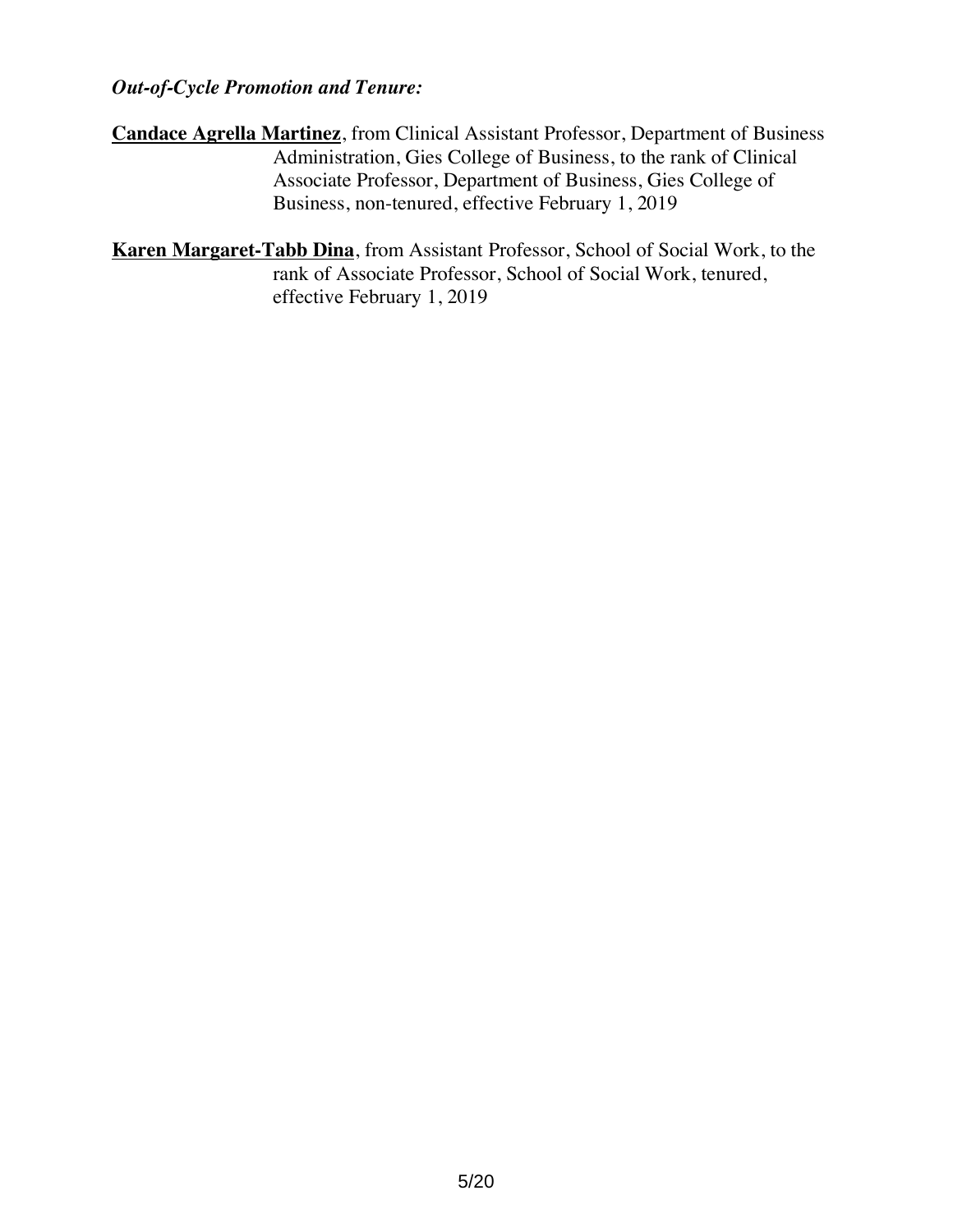# Faculty New Hires Submitted to the Board on January 31, 2019 Chicago

| Name                                                                    | Proposed UI Job Title                            | Appointing Unit              | <b>Tenure Status</b> | Job FTE | Service Description | Service Begin Date         | Salary           |
|-------------------------------------------------------------------------|--------------------------------------------------|------------------------------|----------------------|---------|---------------------|----------------------------|------------------|
| <b>College of Liberal Arts and Sciences</b>                             |                                                  |                              |                      |         |                     |                            |                  |
| *González, Fredy                                                        | Associate Professor                              | Global Asian Studies Program | Indefinite Tenure    | 0.75    | Academic Year       | 08/16/2019                 | \$71,250.00 /yr  |
| *González, Fredy                                                        | Associate Professor                              | History                      | Indefinite Tenure    | 0.25    | Academic Year       | 08/16/2019                 | \$23,750.00 /yr  |
|                                                                         |                                                  |                              |                      |         |                     | <b>Total Annual Salary</b> | \$95,000.00 /yr  |
| <b>College of Medicine at Chicago</b>                                   |                                                  |                              |                      |         |                     |                            |                  |
| *Curry, Raymond                                                         | Professor                                        | Medicine                     | Indefinite Tenure    | 0.05    | 12-Month            | 02/01/2019                 | \$18,028.50 /yr  |
| Curry, Raymond                                                          | Physician Surgeon                                | Medicine                     | Non-Tenured          | 0.05    | 12-Month            | 02/01/2019                 | \$17,850.00 /yr  |
| Curry, Raymond                                                          | Senior Associate Dean for Educational<br>Affairs | Dean's Office                | Non-Tenured          | 0.90    | 12-Month            | 02/01/2019                 | \$331,720.84 /yr |
| Curry, Raymond                                                          | Professor                                        | <b>Medical Education</b>     | Non-Tenured          | 0.00    | 12-Month            | 02/01/2019                 | \$0.00 /yr       |
|                                                                         |                                                  |                              |                      |         |                     | <b>Total Annual Salary</b> | \$367,599.34 /yr |
| + Tenure retreat rights maintained at 30% in the Department of Medicine |                                                  |                              |                      |         |                     |                            |                  |
|                                                                         |                                                  |                              |                      |         |                     |                            |                  |
| Gowrishankar, Swetha                                                    | <b>Assistant Professor</b>                       | Anatomy & Cell Biology       | Initial/Partial Term | 1.00    | 12-Month            | 03/01/2019                 | \$100,000.00 /yr |
| Gowrishankar, Swetha                                                    | Assistant Professor                              | Anatomy & Cell Biology       | Probationary, Yr 1   | 1.00    | 12-Month            | 08/16/2019                 | \$100,000.00 /yr |
|                                                                         |                                                  |                              |                      |         |                     |                            |                  |
| Hajjiri, Zahraa F.                                                      | Assistant Professor                              | Nephrology                   | Probationary, Yr 1   | 0.51    | 12-Month            | 06/22/2019                 | \$98,318.00 /yr  |
| Hajjiri, Zahraa F.                                                      | Physician Surgeon                                | Nephrology                   | Non-Tenured          | 0.49    | 12-Month            | 06/22/2019                 | \$94,462.00 /yr  |
|                                                                         |                                                  |                              |                      |         |                     | <b>Total Annual Salary</b> | \$192,780.00 /yr |
|                                                                         |                                                  |                              |                      |         |                     |                            |                  |
| Kim, Kiwook                                                             | <b>Assistant Professor</b>                       | Pharmacology                 | Initial/Partial Term | 1.00    | 12-Month            | 03/01/2019                 | \$110,000.00 /yr |
| Kim, Kiwook                                                             | Assistant Professor                              | Pharmacology                 | Probationary, Yr 1   | 1.00    | 12-Month            | 08/16/2019                 | \$110,000.00 /yr |
|                                                                         |                                                  |                              |                      |         |                     |                            |                  |
| Peters, Christian J.                                                    | Assistant Professor                              | Anatomy & Cell Biology       | Initial/Partial Term | 1.00    | 12-Month            | 04/08/2019                 | \$125,000.00 /yr |
| Peters, Christian J.                                                    | Assistant Professor                              | Anatomy & Cell Biology       | Probationary, Yr 1   | 1.00    | 12-Month            | 08/16/2019                 | \$125,000.00 /yr |
|                                                                         |                                                  |                              |                      |         |                     |                            |                  |
| Weinreich, Heather M.                                                   | Assistant Professor                              | Otolaryngology               | Probationary, Yr 1   | 51.00   | 12-Month            | 02/01/2019                 | \$110,000.00 /yr |
| Weinreich, Heather M.                                                   | Physician Surgeon                                | Otolaryngology               | Non-Tenured          | 49.00   | 12-Month            | 02/01/2019                 | \$110,000.00 /yr |
|                                                                         |                                                  |                              |                      |         |                     | <b>Total Annual Salary</b> | \$220,000.00 /yr |
| <b>University Library</b>                                               |                                                  |                              |                      |         |                     |                            |                  |
| Wheeler, Jeffrey Scott                                                  | Assistant Professor                              | Library                      | Initial/Partial Term | 1.00    | 12-Month            | 02/04/2019                 | \$58,000.00 /yr  |
| Wheeler, Jeffrey Scott                                                  | Reference and Liaison Librarian                  | Library                      | Non-Tenured          | 0.00    | 12-Month            | 02/04/2019                 | \$0.00 /yr       |
| Wheeler, Jeffrey Scott                                                  | <b>Assistant Professor</b>                       | Library                      | Probationary, Yr 1   | 1.00    | 12-Month            | 08/16/2019                 | \$58,000.00 /yr  |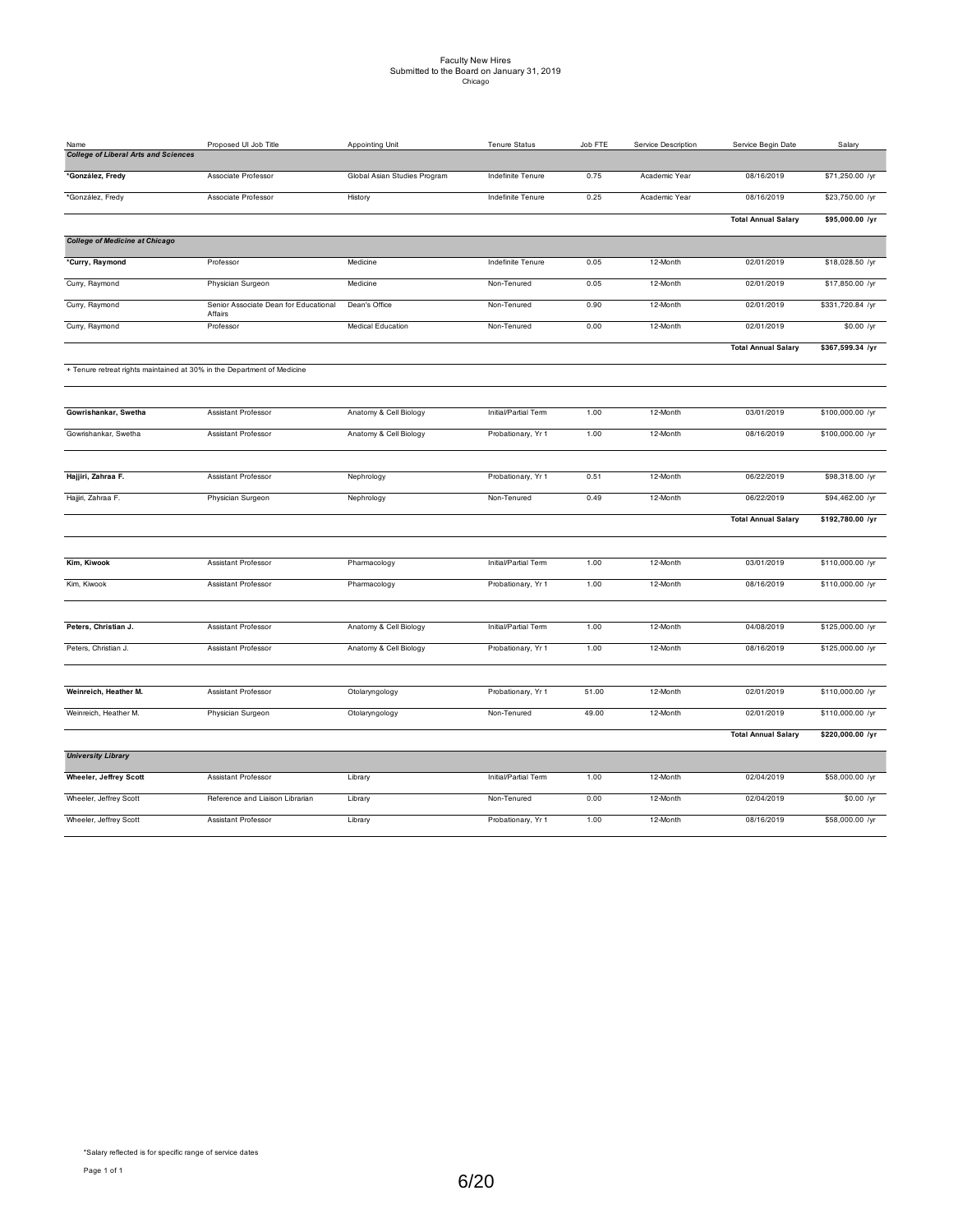# CHICAGO

# *Emeriti:*

**Robert C. Bailey**, Professor Emeritus of Epidemiology and UIC Distinguished Professor Emeritus of Epidemiology and Biostatistics, January 1, 2019

**Samad Hedayat**, Professor Emeritus and UIC Distinguished Professor Emeritus of Mathematics, Statistics and Computer Science, January 1, 2019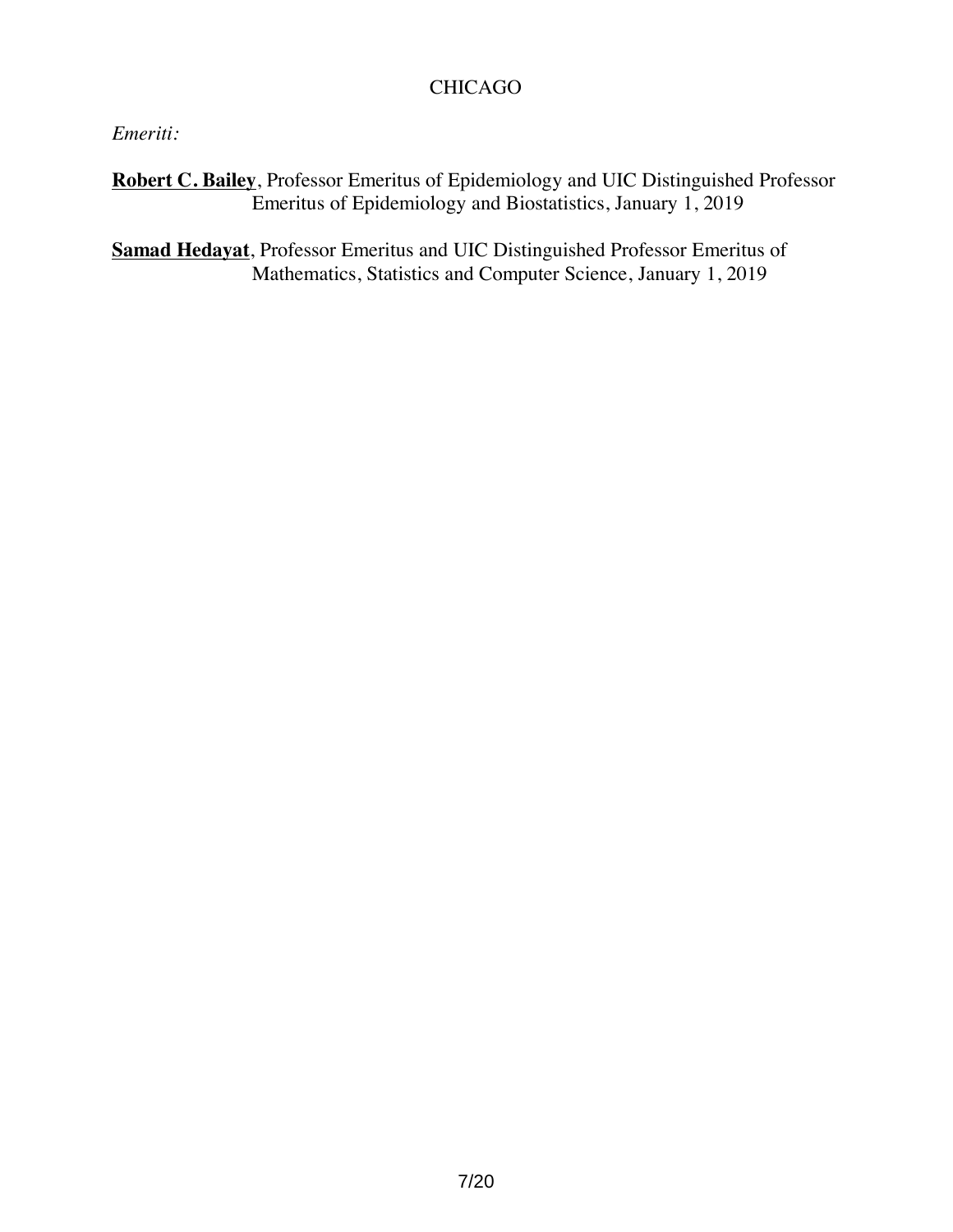# Faculty New Hires Submitted to the Board on January 31, 2019 Springfield

| Name                                        | Proposed UI Job Title | Appointing Unit | <b>Tenure Status</b> | Job FTE | Service Description | Service Begin Date | Salarv          |
|---------------------------------------------|-----------------------|-----------------|----------------------|---------|---------------------|--------------------|-----------------|
| <b>College of Liberal Arts and Sciences</b> |                       |                 |                      |         |                     |                    |                 |
| Vitti, Steven, Jr                           | Assistant Professor   | Allied Health   | Probationary, Yr 1   | 1.00    | Academic Year       | 02/01/2019         | \$58,000.00 /yr |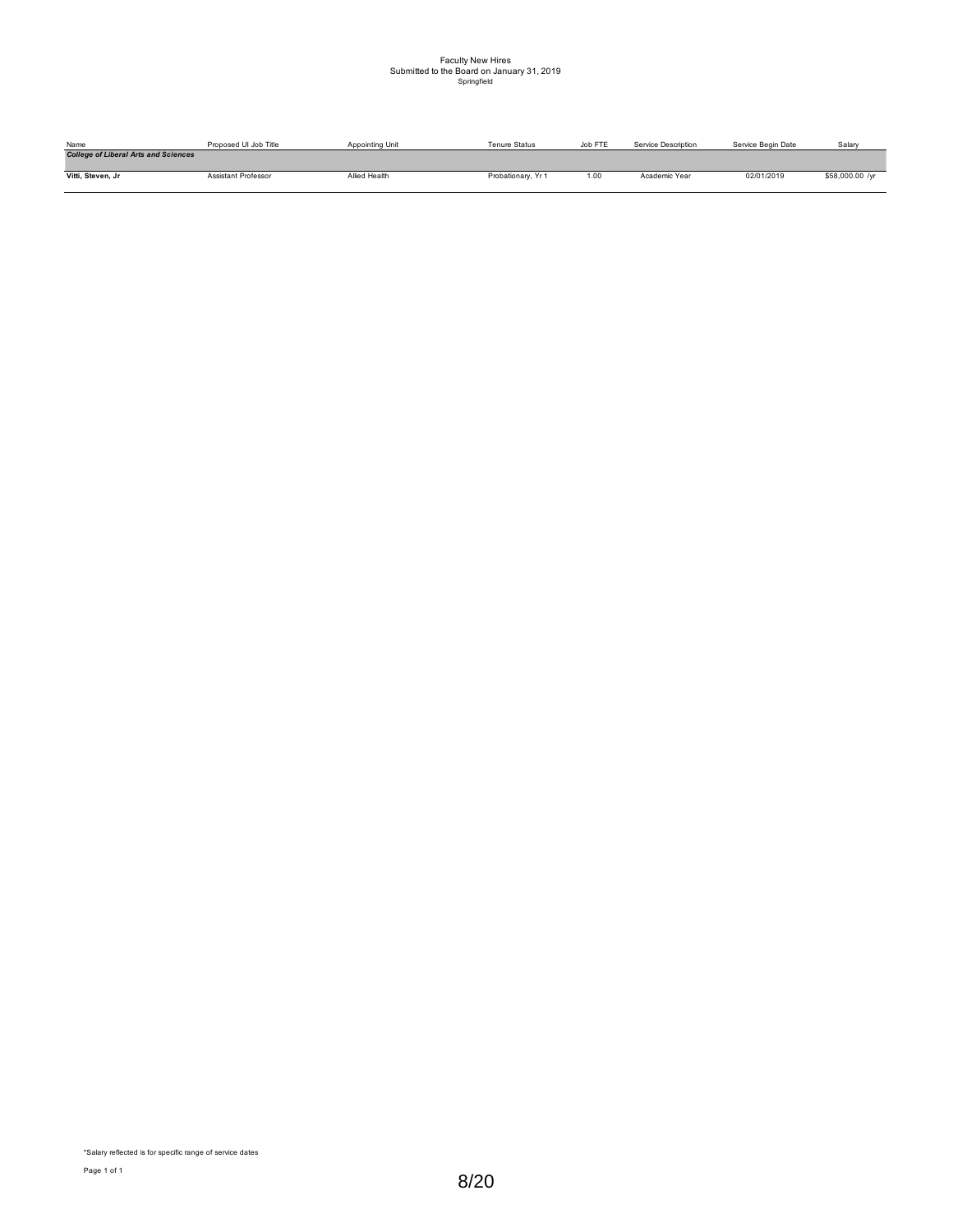## SPRINGFIELD

# *Emeriti:*

**Sara Frances Cordell**, Associate Professor Emerita of English and Modern Languages, August 16, 2018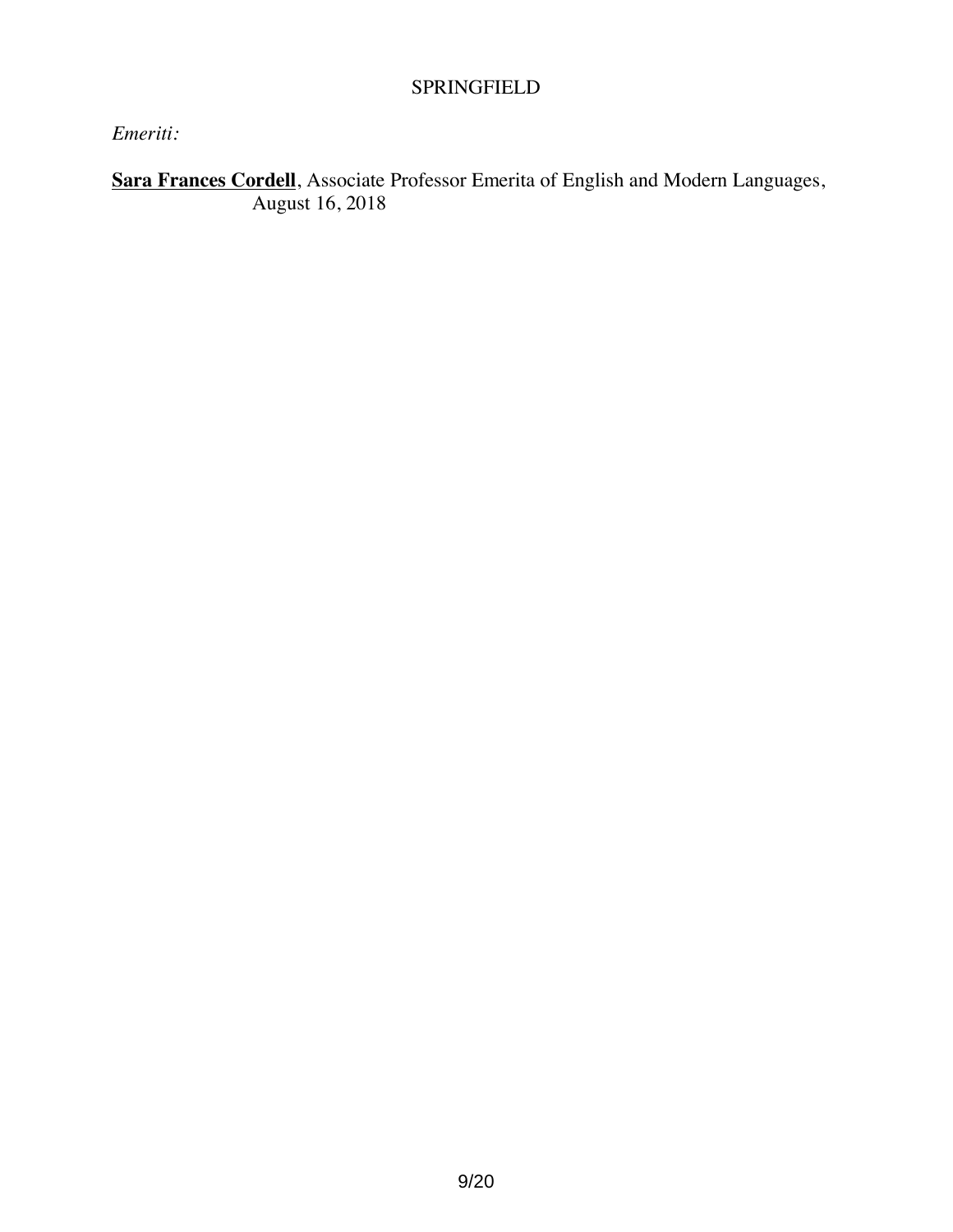# Academic Professional New Hires Submitted to the Board on January 31, 2019 Urbana

| Name                                                                | Proposed UI Job Title                                                       | Appointing Unit                                  | <b>Tenure Status</b> | Job FTE   | Service Description  | Service Begin Date         | Salary           |
|---------------------------------------------------------------------|-----------------------------------------------------------------------------|--------------------------------------------------|----------------------|-----------|----------------------|----------------------------|------------------|
| <b>College of Agricultural, Consumer and Environmental Sciences</b> |                                                                             |                                                  |                      |           |                      |                            |                  |
| Nickols, Sharon M.                                                  | Associate Dean and Director                                                 | University of Illinois Extension and<br>Outreach | Non-Tenured          | 0.00      | Twelve-Month         | 02/01/2019                 | \$35,000.00 /yr  |
| Nickols, Sharon M.                                                  | Professor                                                                   | Food Science and Human Nutrition                 | Non-Tenured          | 1.00      | Summer Appointment** | TBD                        | \$35,856.44 /yr  |
| *Nickols, Sharon M.                                                 | Professor                                                                   | Food Science and Human Nutrition                 | Indefinite Tenure    | 1.00      | Academic Year        | 02/01/2019                 | \$161,354.00 /yr |
| Nickols, Sharon M.                                                  | Professor                                                                   | <b>Nutritional Sciences</b>                      | Non-Tenured          | 0.00      | Academic Year        | 02/01/2019                 | $$0.00$ /yr      |
|                                                                     |                                                                             |                                                  |                      |           |                      | <b>Total Annual Salary</b> | \$232,210.44 /yr |
| <b>Office of the Chancellor</b>                                     |                                                                             |                                                  |                      |           |                      |                            |                  |
| Minor, Eric James                                                   | Chief Marketing Officer                                                     | Office of the Chancellor                         | Non-Tenured          | 1.00      | Twelve-Month         | 02/01/2019                 | \$230,000.00 /yr |
| <b>Carle Illinois College of Medicine</b>                           |                                                                             |                                                  |                      |           |                      |                            |                  |
| Almaroad, Jarrod N.                                                 | Director                                                                    | <b>Clinical Sciences</b>                         | Non-Tenured          | $0.00***$ | Twelve-Month         | 02/01/2019                 | \$93,600.00 /yr  |
| <b>College of Veterinary Medicine</b>                               |                                                                             |                                                  |                      |           |                      |                            |                  |
| Whittington, Julia K.                                               | Director                                                                    | Veterinary Teaching Hospital                     | Non-Tenured          | 0.00      | Twelve-Month         | 02/01/2019                 | \$10,000.00 /yr  |
| Whittington, Julia K.                                               | <b>Clinical Professor</b>                                                   | Veterinary Clinical Medicine                     | Non-Tenured          | 1.00      | Twelve-Month         | 02/01/2019                 | \$169,000.00 /yr |
|                                                                     |                                                                             |                                                  |                      |           |                      | <b>Total Annual Salary</b> | \$179,000.00 /yr |
| <b>Vice Chancellor for Academic Affairs and Provost</b>             |                                                                             |                                                  |                      |           |                      |                            |                  |
| Misa, Julie B.                                                      | Associate Provost for Illinois International Office of the Vice Provost for | International Affairs and Global<br>Strategies   | Non-Tenured          | 1.00      | Twelve-Month         | 02/01/2019                 | \$147,187.00 /yr |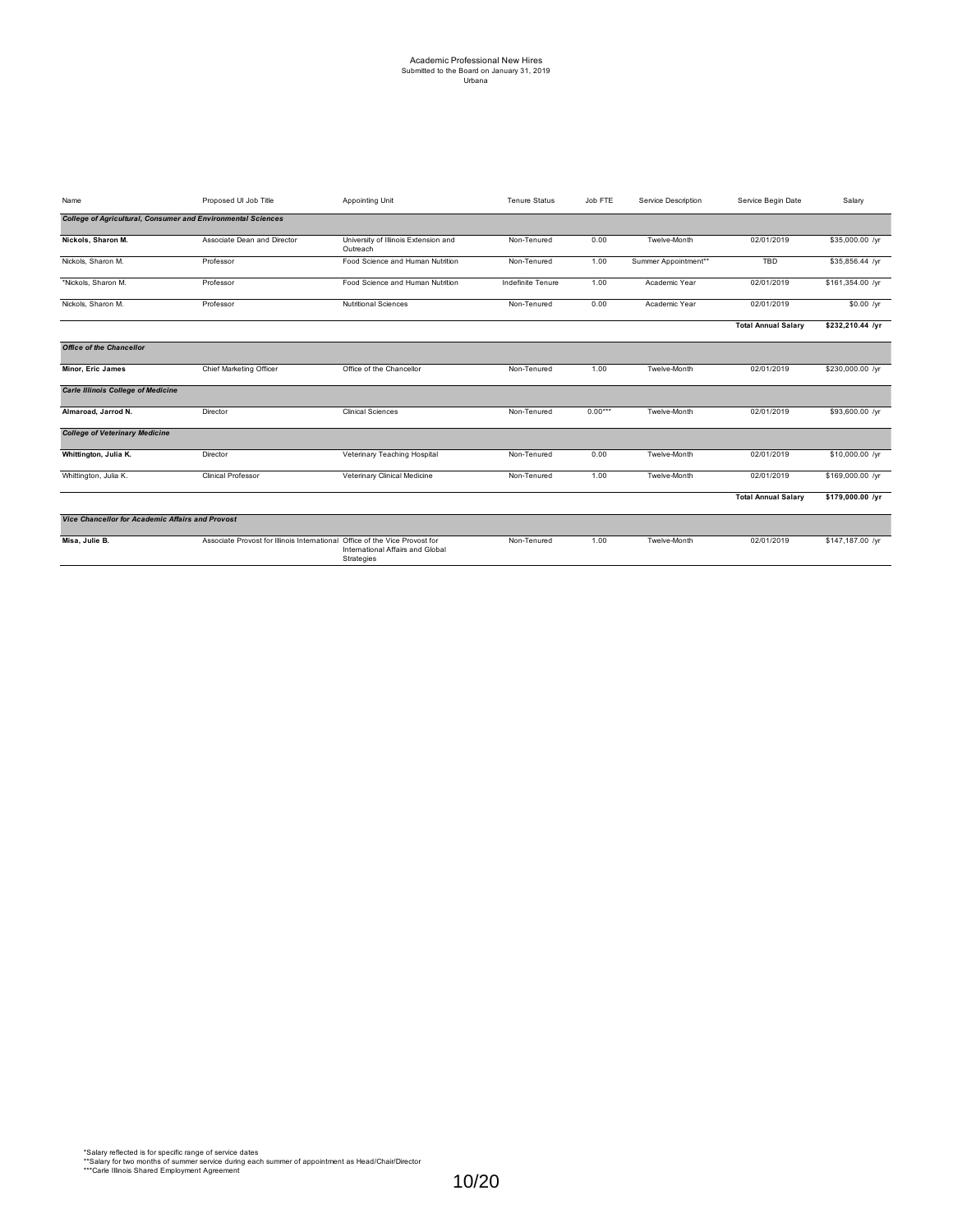| Name                                                       | Proposed UI Job Title                                                                                                                                  | Appointing Unit                                  | <b>Tenure Status</b><br>Job FTE<br>Service Description |      |          | Service Begin Date | Salary           |  |
|------------------------------------------------------------|--------------------------------------------------------------------------------------------------------------------------------------------------------|--------------------------------------------------|--------------------------------------------------------|------|----------|--------------------|------------------|--|
| University of Illinois Hospital and Health Sciences System |                                                                                                                                                        |                                                  |                                                        |      |          |                    |                  |  |
| Paus, Rachel                                               | Senior Director, Marketing and Strategic<br>Communications                                                                                             | <b>Hospital Administration</b>                   | Non-Tenured                                            | 1.00 | 12-Month | 02/04/2019         | \$135,000.00 /yr |  |
| Office of the Vice Chancellor for Advancement              |                                                                                                                                                        |                                                  |                                                        |      |          |                    |                  |  |
| Korman, Caryn A                                            | Associate Vice Chancellor for Alumni<br>Relations. Office of the Vice Chancellor<br>for Advancement, and Executive<br>Director, UIC Alumni Association | Office of the Vice Chancellor for<br>Advancement | Non-Tenured                                            | 1.00 | 12-Month | 02/04/2019         | \$142,660.00 /yr |  |
| Office of the Vice Chancellor for Health Affairs           |                                                                                                                                                        |                                                  |                                                        |      |          |                    |                  |  |
| Gibellina, Emily F                                         | Assistant Vice Chancellor, Health Affairs<br>Advocacy and Government Relations                                                                         | Vice Chancellor for Health Affairs               | N/A                                                    | 1.00 | 12-Month | 01/21/2019         | \$153,200.00 /yr |  |
| Office of the Vice Chancellor for Innovation               |                                                                                                                                                        |                                                  |                                                        |      |          |                    |                  |  |
| Kuzmuk, Kristy N                                           | Associate Vice Chancellor for Innovation                                                                                                               | Office of the Vice Chancellor for<br>Innovation  | Non-Tenured                                            | 1.00 | 12-Month | 02/16/2019         | \$210,000.00 /yr |  |
| <b>Office of the Vice Chancellor for Student Affairs</b>   |                                                                                                                                                        |                                                  |                                                        |      |          |                    |                  |  |
| da Silva, Alexandre M                                      | Associate Vice Chancellor for Student<br>Affairs and Executive Director                                                                                | <b>Campus Auxiliary Services</b>                 | Non-Tenured                                            | 1.00 | 12-Month | 02/04/2019         | \$178,000.00 /yr |  |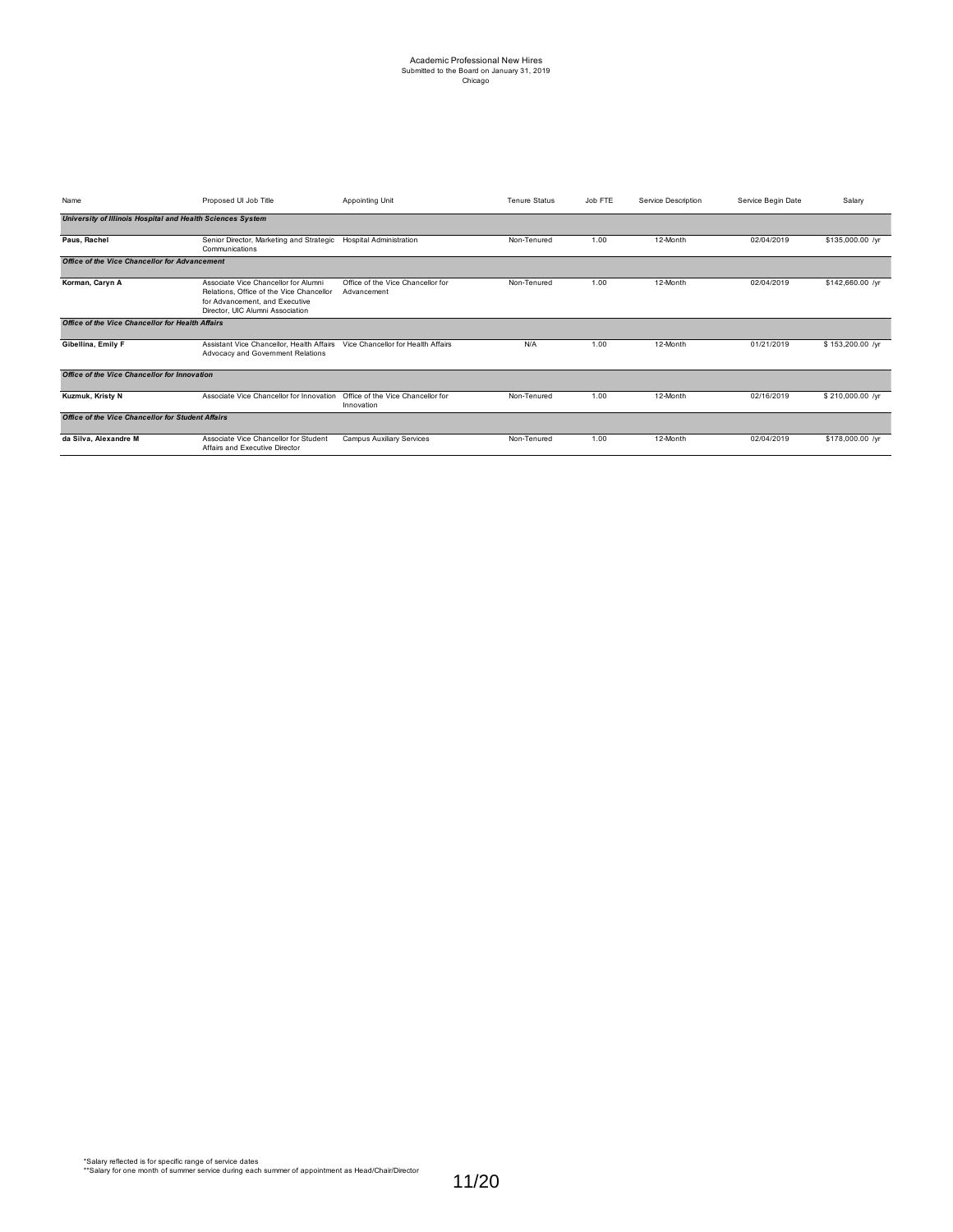# Academic Professional New Hires Submitted to the Board on January 31, 2019 Springfield

| Name                   | Proposed UI Job Title               | Appointing Unit         | <b>Tenure Status</b> | Job FTE | Service Description | Service Begin Date | Salary          |
|------------------------|-------------------------------------|-------------------------|----------------------|---------|---------------------|--------------------|-----------------|
| <b>Student Affairs</b> |                                     |                         |                      |         |                     |                    |                 |
| Rose, Justin Jamar     | Director of Diversity and Inclusion | <b>Diversity Center</b> | N/A                  | 1.00    | 12-Month            | 02/01/2019         | \$70,000.00 /yr |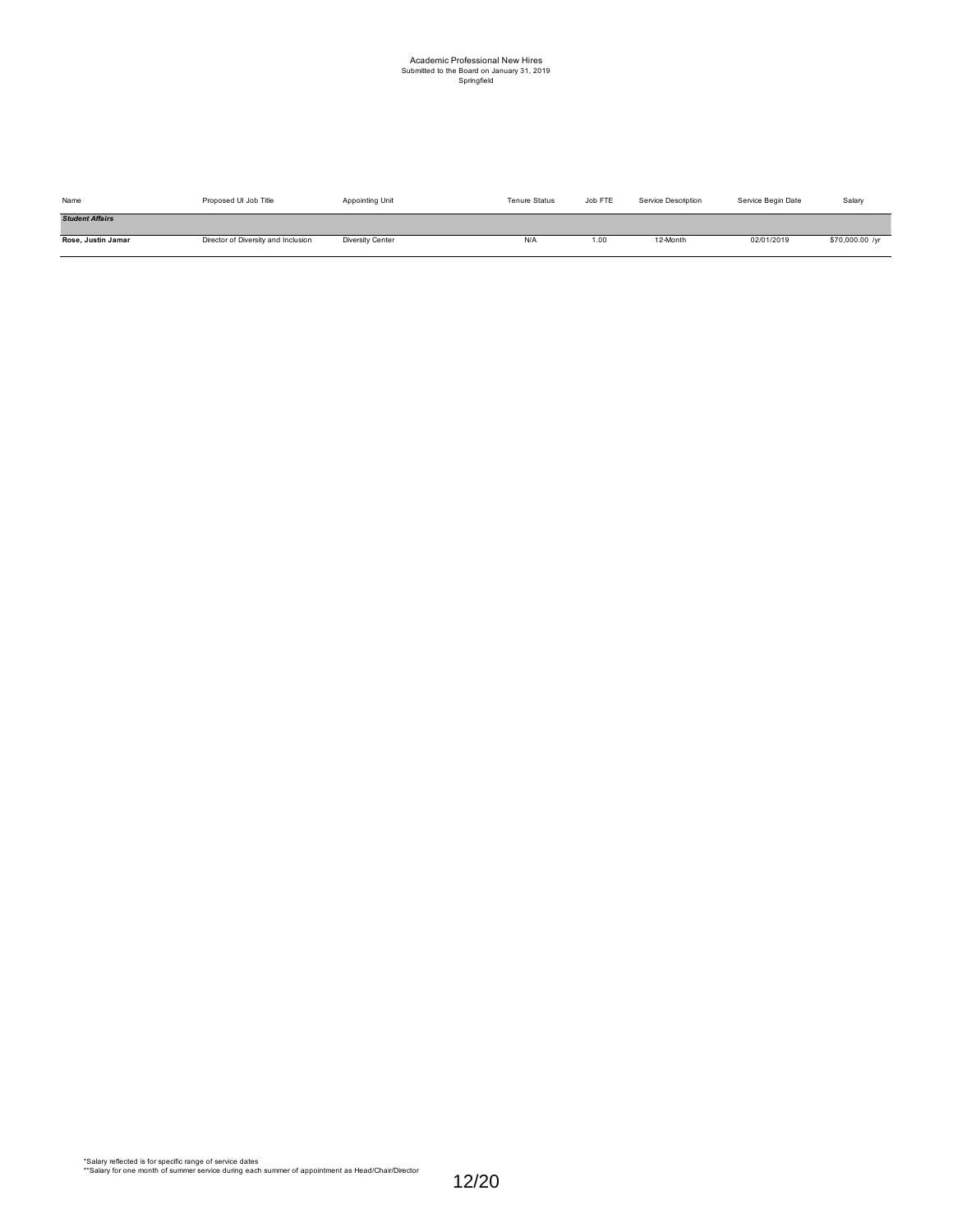#### Academic Professional New Hires Submitted to the Board on January 31, 2019 University Administration

| Name                                                  | Proposed UI Job Title                                                          | Appointing Unit                        | <b>Tenure Status</b> | Job FTE | Service Description | Service Begin Date | Salary           |
|-------------------------------------------------------|--------------------------------------------------------------------------------|----------------------------------------|----------------------|---------|---------------------|--------------------|------------------|
| <b>Administrative Information Technology Services</b> |                                                                                |                                        |                      |         |                     |                    |                  |
| Ehrnthaller, Jennifer L                               | Director of Strategic Budget and Finance Administrative Information Technology | Services                               | N/A                  | 1.00    | 12-Month            | 01/21/2019         | \$110,000.00 /yr |
| <b>Office of Business and Financial Services</b>      |                                                                                |                                        |                      |         |                     |                    |                  |
| Hanyzewski, Lawrence V                                | Director, University Payroll and Benefits                                      | <b>Business and Financial Services</b> | N/A                  | 1.00    | 12-Month            | 01/21/2019         | \$125,000.00 /yr |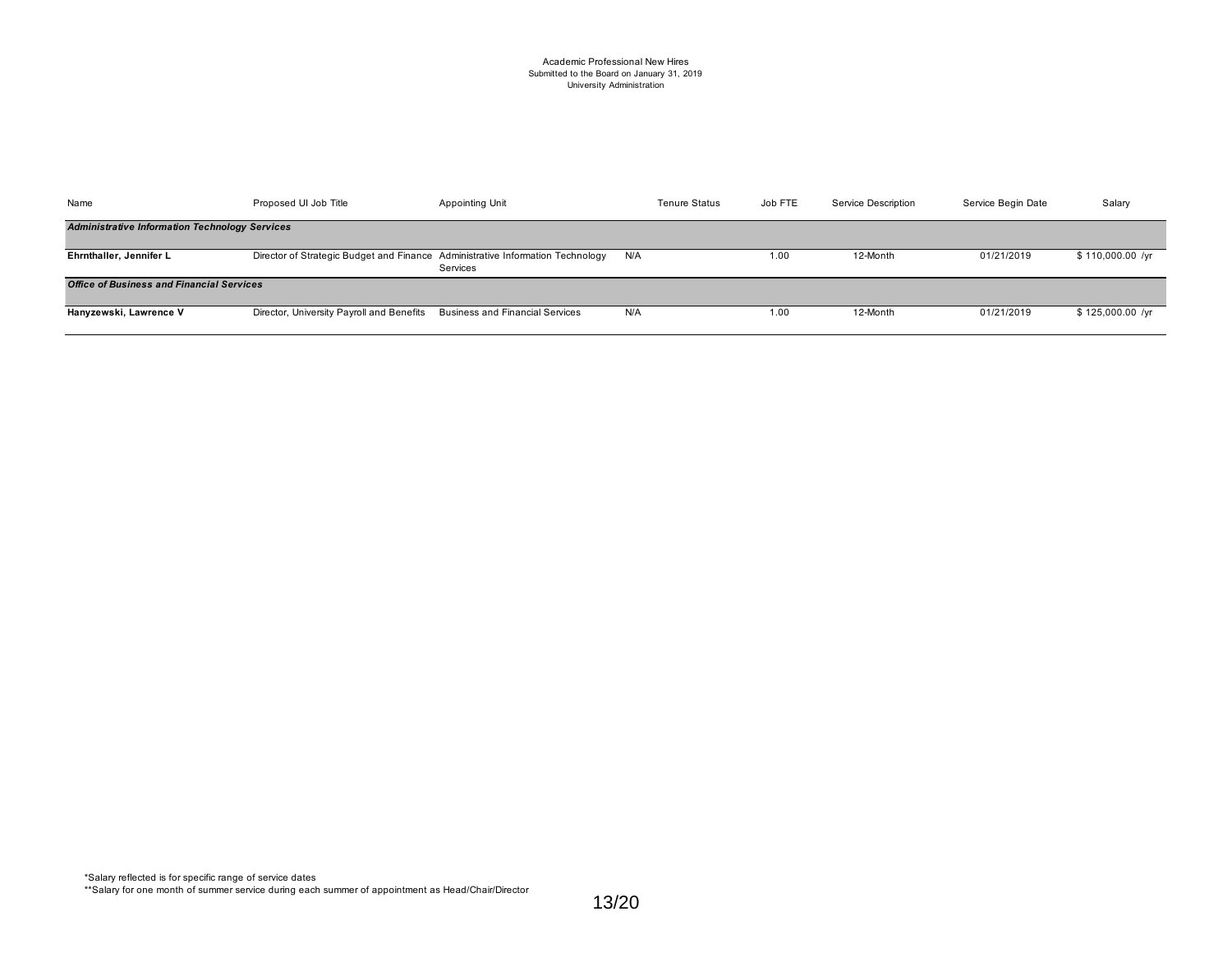# ADDENDUM Faculty New Hires January 2019 Urbana

| Name                                        | Proposed UI Job Title                                               | Appointing Unit                                                       | <b>Tenure Status</b>  | Job FTE | Service Description | Service Begin Date         | Salarv              | Previously<br>approved |
|---------------------------------------------|---------------------------------------------------------------------|-----------------------------------------------------------------------|-----------------------|---------|---------------------|----------------------------|---------------------|------------------------|
|                                             | <b>College of Agricultural, Consumer and Environmental Sciences</b> |                                                                       |                       |         |                     |                            |                     |                        |
| <b>McKim, Daniel Boyce</b>                  | <b>Assistant Professor</b>                                          | Animal Sciences                                                       | Initial/Partial Term  | 1.00    | Academic Year       | 11/16/2018                 | \$80,000.00 /yr     | Sep 2018               |
| McKim, Daniel Boyce                         | <b>Assistant Professor</b>                                          | Animal Sciences                                                       | Probationary, Yr 1    | 1.00    | Academic Year       | 08/16/2019                 | \$80,000.00 /yr     | Sep 2018               |
| <b>Fine and Applied Arts</b>                |                                                                     |                                                                       |                       |         |                     |                            |                     |                        |
| <b>Munoz. Aaron Jose</b>                    | <b>Assistant Professor</b>                                          | Theatre                                                               | Probationary, Yr 1    | 1.00    | Academic Year       | 01/01/2019                 | \$60,000.00 /yr     | Sep 2018               |
| <b>College of Liberal Arts and Sciences</b> |                                                                     |                                                                       |                       |         |                     |                            |                     |                        |
| *Peters, Baron Gabriel                      | Professor                                                           | Chemical and Biomolecular Engineering,<br>School of Chemical Sciences | Indefinite Tenure     | 1.00    | Academic Year       | 01/01/2019                 | \$150,000.00 /yr    | Nov 2018               |
| <b>College of Veterinary Medicine</b>       |                                                                     |                                                                       |                       |         |                     |                            |                     |                        |
| Gal, Arnon                                  | <b>Assistant Professor</b>                                          | Veterinary Clinical Medicine                                          | Initial/Partial Term* | 0.50    | Twelve-Month        | 10/16/2018<br>12/03/2018   | \$60,000.00 /yr     | Sep 2018               |
| Gal, Amon                                   | <b>Assistant Professor</b>                                          | Veterinary Teaching Hospital                                          | Non-Tenured           | 0.50    | Twelve-Month        | 10/16/2018<br>12/03/2018   | \$60,000.00 /yr     | Sep 2018               |
| Gal, Amon                                   | <b>Assistant Professor</b>                                          | Veterinary Clinical Medicine                                          | Probationary, Yr 1*   | 0.50    | Twelve-Month        | 08/16/2019                 | \$60,000.00 /yr     | Sep 2018               |
| Gal, Amon                                   | <b>Assistant Professor</b>                                          | Veterinary Teaching Hospital                                          | Non-Tenured           | 0.50    | Twelve-Month        | 08/16/2019                 | \$60,000.00 /yr     | Sep 2018               |
|                                             |                                                                     |                                                                       |                       |         |                     | <b>Total Annual Salary</b> | \$120,000.00 /yr    |                        |
|                                             |                                                                     |                                                                       |                       |         |                     |                            |                     |                        |
| *Zhang, Weiping                             | Professor                                                           | Pathobiology                                                          | Indefinite Tenure     | 1.00    | Academic Year       | 44/16/2018<br>11/26/2018   | \$147,000.00<br>/vr | Sep 2018               |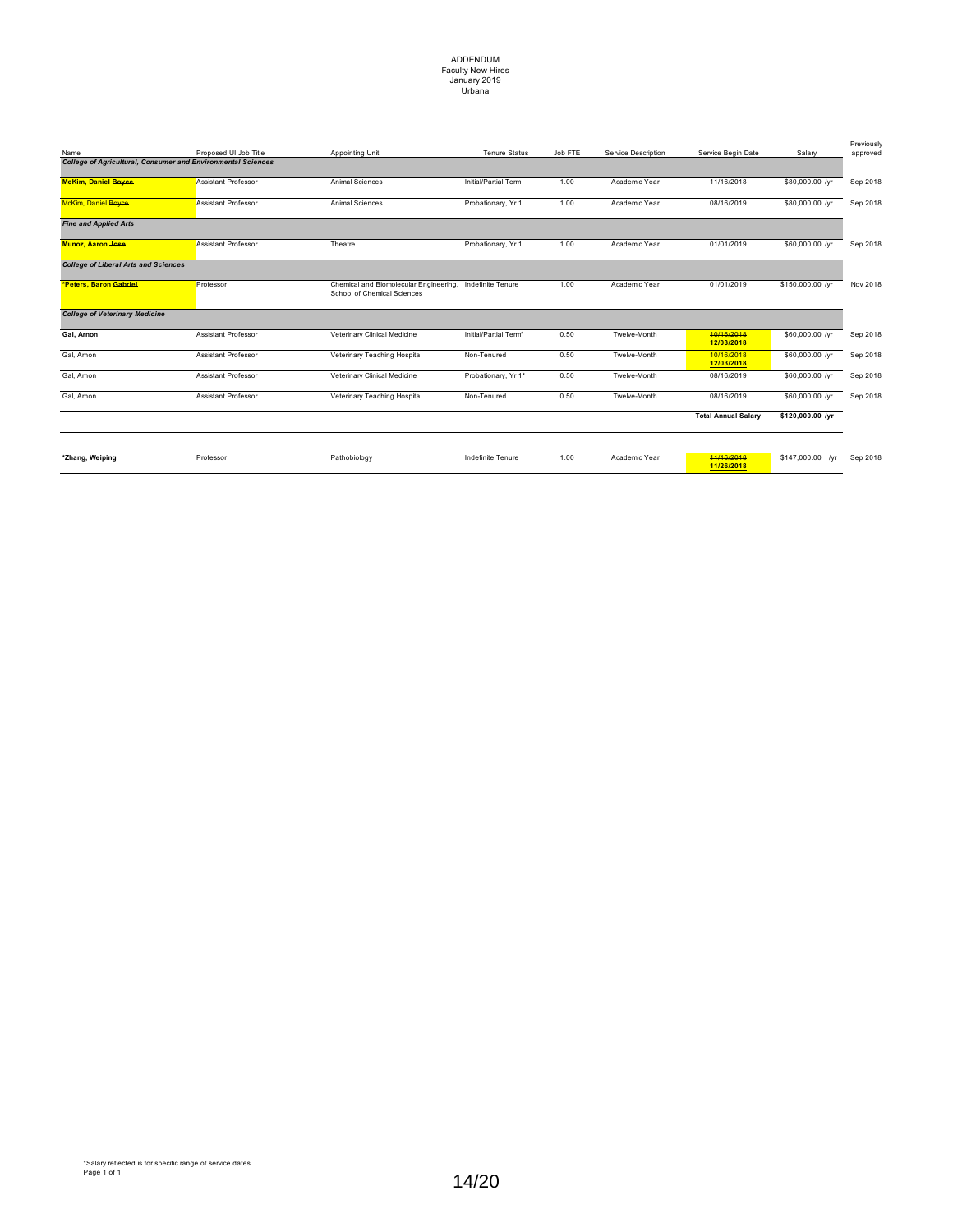# ADDENDUM Academic Professional New Hires January 2019 Urbana

| Name                                        | Proposed UI Job Title   | Appointing Unit                 | <b>Tenure Status</b> | Job FTE      | Service Description  | Service Begin Date         | Salary                          | Previously<br>approved |
|---------------------------------------------|-------------------------|---------------------------------|----------------------|--------------|----------------------|----------------------------|---------------------------------|------------------------|
| <b>College of Liberal Arts and Sciences</b> |                         |                                 |                      |              |                      |                            |                                 |                        |
| <b>Gilbert. Matthew</b>                     | Director                | American Indian Studies Program | Non-Tenured          | 0.00         | Academic Year        | 08/16/2018                 | \$4,400.00 /vr                  | Jul 2018               |
| Gilbert. Matthew                            | Professor               | History                         | Non-Tenured          | 1.00         | Summer Appointment** | <b>TBD</b>                 | \$13,135.00                     | Jul 2018               |
| Gilbert. Matthew                            | Head<br><b>Director</b> | American Indian Studies Program | Non-Tenured          | 0.00         | Summer Appointment** | <b>TBD</b>                 | \$488.89 *                      | Jul 2018               |
| *Gilbert, Matthew                           | Professor               | History                         | Indefinite Tenure    | 4.00<br>0.50 | Academic Year        | 08/16/2018                 | \$118,215.00 /yr<br>\$59,107.50 | Jul 2018<br>Nov 2018   |
| Gilbert. Matthew                            | Professor               | American Indian Studies Program | Non-Tenured          | 0.00<br>0.50 | Academic Year        | 08/16/2018                 | \$0.00 /vr<br>\$59,107.50       | Jul 2018<br>Nov 2018   |
|                                             |                         |                                 |                      |              |                      | <b>Total Annual Salary</b> | \$136,238.89 /yr                |                        |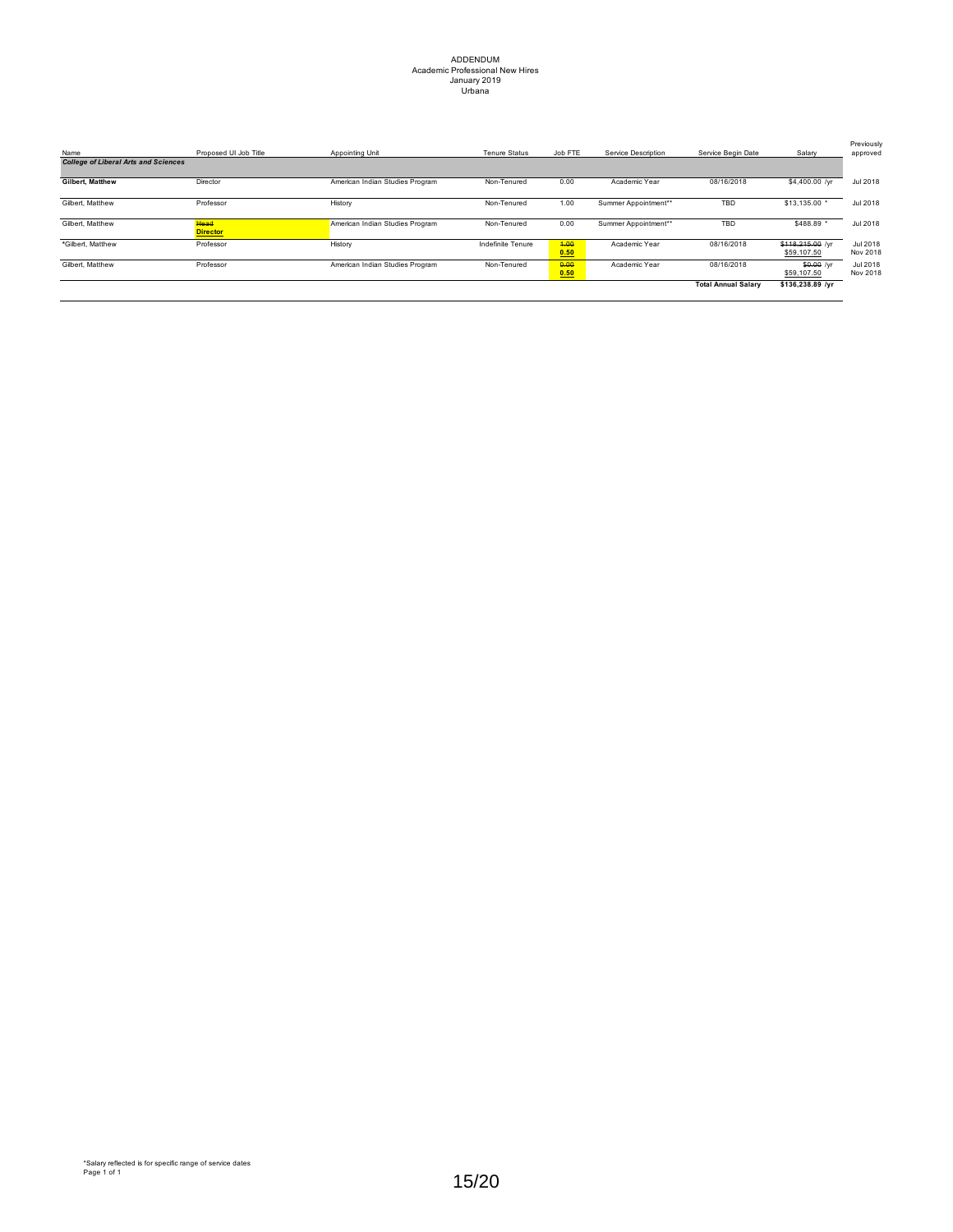# ADDENDUM Intercollegiate Athletics Multi-Year Contracts January 2019 Urbana

| Name                                                           | Job Title                           | Multi-Year Contract Begin Date Multi-Year Contract End Date |            | Job FTE | Service Description  | Annual Salary | Contract Year           |  |  |  |
|----------------------------------------------------------------|-------------------------------------|-------------------------------------------------------------|------------|---------|----------------------|---------------|-------------------------|--|--|--|
|                                                                |                                     |                                                             |            |         |                      |               |                         |  |  |  |
| Division of Intercollegiate Athletics New Multi-Year Contracts |                                     |                                                             |            |         |                      |               |                         |  |  |  |
|                                                                |                                     |                                                             |            |         |                      |               |                         |  |  |  |
| Reed, Rashinda                                                 | Assistant Varsity Coach, Volleyball | 02/01/2019                                                  | 01/31/2021 | 1.00    | Athletics Year-Round | \$92,288.00*  | 02/01/2019 - 01/31/2021 |  |  |  |
|                                                                |                                     | 12/15/2018                                                  |            |         |                      |               |                         |  |  |  |
|                                                                |                                     |                                                             |            |         |                      |               |                         |  |  |  |
|                                                                |                                     |                                                             |            |         |                      |               |                         |  |  |  |
| <b>Reft. Alfred</b>                                            | Assistant Varsity Coach, Volleyball | 02/01/2019                                                  | 01/31/2021 | 1.00    | Athletics Year-Round | \$95,200.00*  | 02/01/2019 - 01/31/2021 |  |  |  |
|                                                                |                                     | 12/15/2018                                                  |            |         |                      |               |                         |  |  |  |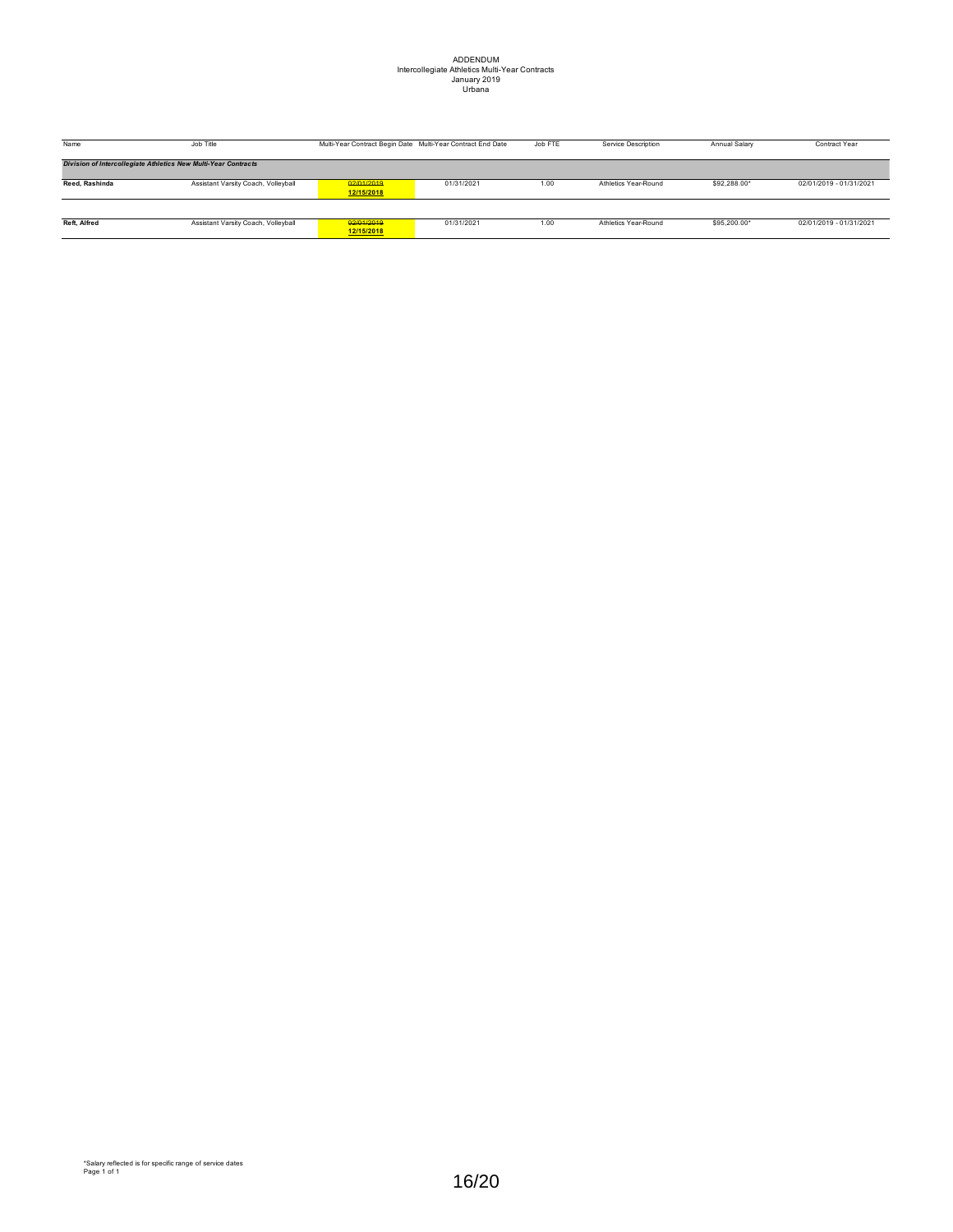**August 16 - September 30, 2018; October 1 - November 30, 2018 (Pending BOT approval)**

**Faculty - New Appointments**

|                                                                                        | <b>Race/Ethnicity</b>                   |                                         |                                        |                      |                |              |                      |                      | Gender               |
|----------------------------------------------------------------------------------------|-----------------------------------------|-----------------------------------------|----------------------------------------|----------------------|----------------|--------------|----------------------|----------------------|----------------------|
| Campus                                                                                 | American Indian<br>or Alaskan<br>Native | Asian or<br>Pacific<br><b>Islanders</b> | <b>Black</b> or<br>African<br>American | Hispanic-<br>Mexican | White          | Unknown      | Two or More<br>Races | Male                 | Female               |
|                                                                                        |                                         |                                         |                                        |                      |                |              |                      |                      |                      |
| <b>CHICAGO</b>                                                                         |                                         |                                         |                                        |                      |                |              |                      |                      |                      |
| August 16 - September 30, 2018                                                         |                                         | 16                                      | 3                                      |                      | 23             |              | $\overline{4}$       | 24                   | $\frac{22}{3}$       |
| October 1 - November 30, 2018 (Pending BOT approval)                                   |                                         | $\overline{4}$                          |                                        |                      | $\overline{5}$ |              |                      | 7                    |                      |
| Cumulative to date                                                                     |                                         | 54                                      | 15                                     | 6                    | 83             |              | 6                    | 85                   | 79                   |
| <b>SPRINGFIELD</b>                                                                     |                                         | $\sim$                                  |                                        |                      |                |              |                      |                      |                      |
| August 16 - September 30, 2018                                                         |                                         |                                         |                                        |                      | 3              |              |                      |                      | $\boldsymbol{2}$     |
| October 1 - November 30, 2018 (Pending BOT approval)                                   |                                         |                                         |                                        |                      |                |              |                      |                      |                      |
| Cumulative to date                                                                     |                                         | $\overline{2}$                          |                                        |                      | 10             |              |                      | $\Delta$             | 9                    |
|                                                                                        |                                         |                                         |                                        |                      |                |              |                      |                      |                      |
| <b>URBANA - CHAMPAIGN</b>                                                              |                                         |                                         |                                        |                      |                |              |                      |                      |                      |
| August 16 - September 30, 2018<br>October 1 - November 30, 2018 (Pending BOT approval) |                                         | 13<br>8                                 | 2                                      |                      | 24<br>6        |              |                      | 22<br>$\overline{7}$ | 18<br>$\overline{7}$ |
| Cumulative to date                                                                     |                                         | 48                                      | $\mathcal{F}$                          | $\overline{15}$      | 77             |              |                      | 80                   | 65                   |
|                                                                                        |                                         |                                         |                                        |                      |                |              |                      |                      |                      |
| UNIVERSITY ADMINISTRATION                                                              |                                         |                                         |                                        |                      |                |              |                      |                      |                      |
| August 16 - September 30, 2018                                                         |                                         |                                         |                                        |                      |                |              |                      |                      |                      |
| October 1 - November 30, 2018 (Pending BOT approval)                                   |                                         |                                         |                                        |                      |                |              |                      |                      |                      |
| Cumulative to date                                                                     |                                         |                                         |                                        |                      |                |              |                      |                      |                      |
|                                                                                        |                                         |                                         |                                        |                      |                |              |                      |                      |                      |
| <b>GRAND TOTAL TO DATE</b>                                                             | $\overline{0}$                          | 104                                     | 21                                     | 21                   | 170            | $\mathbf{0}$ | 6                    | 169                  | 153                  |
| Percent of Total                                                                       | $0.0\%$                                 | 32.3%                                   | $6.5\%$                                | $6.5\%$              | 52.8%          | $0.0\%$      | 1.9%                 | 52.5%                | 47.5%                |

Chicago: 85- Male, 79 - Female; 0 - American Indian or Alaskan Native, 54 - Asian or Pacific Islanders, 15 - Black or African American, 6 - Hispanic -Mexican, 83 - White, 6 - Two or More Races

Springfield: 4 - Male, 9 - Female; 0 - American Indian or Alaskan Native, 2 - Asian or Pacific Islanders, 1 - Black or African American, 0 - Hispanic -Mexican, 10 - White 0 - Two or More Races

Urbana-Champaign: 80 - Male, 65 - Female; 0 - American Indian or Alaskan Native, 48 - Asian or Pacific Islanders, 5- Black or African American, 15 - Hispanic-Mexican, 77 - White,

0 - Two or More Races University Administration: - Male, 0 - Female; 0 - American Indian or Alaskan Native, 0 - Asian or Pacific Islanders, 0 - Black or African American, 0 - Hispanic-Mexican, - White, 0 - Two or More Races

These appointments commence pursuant with Board approvals at the July 19, 2018, Board of Trustees meeting.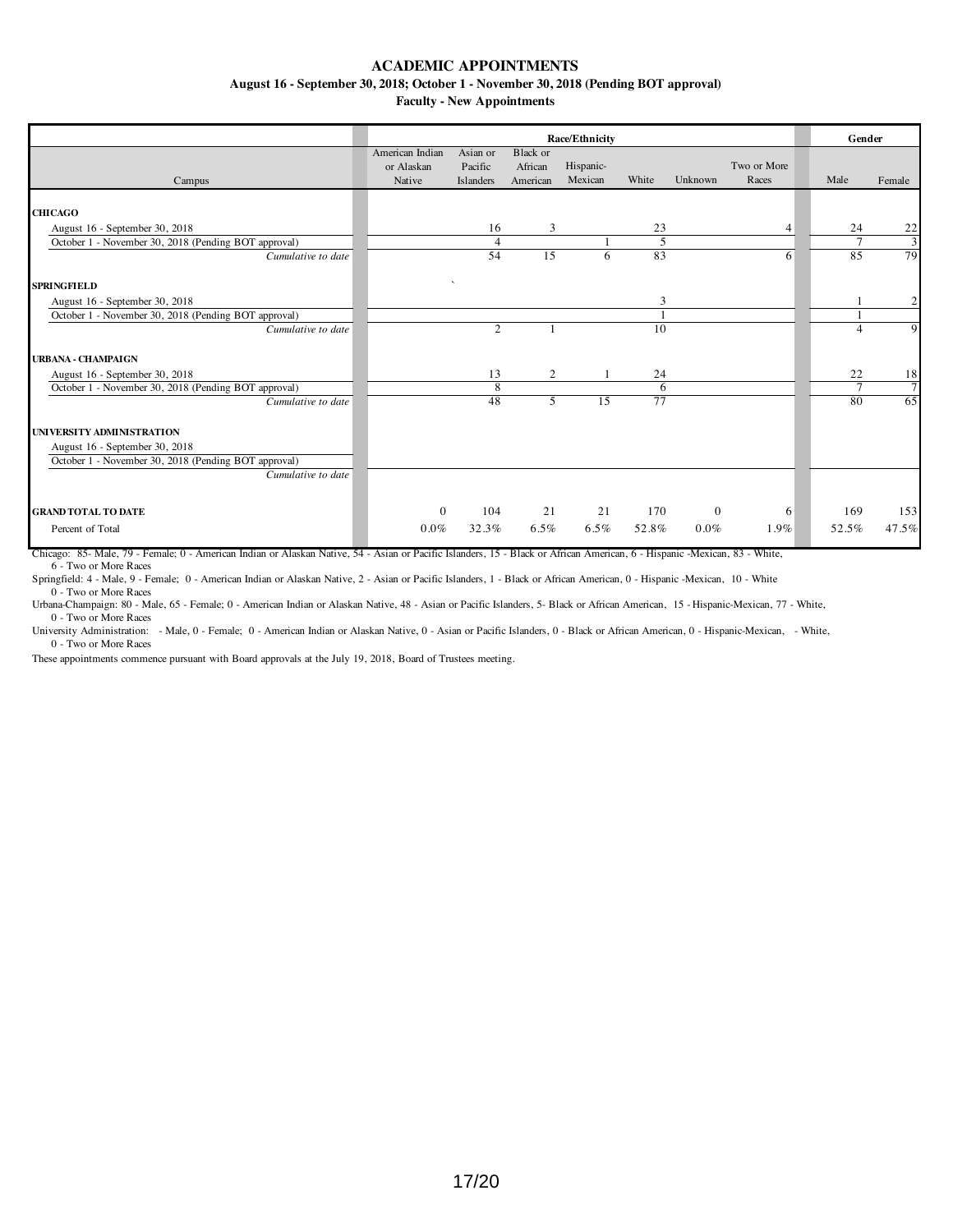**August 16 - September 30, 2018; October 1 - November 30, 2018 (Pending BOT approval)**

**Faculty - Resignations**

|                                                      |                                         | Gender                                  |                                 |                      |                |              |                      |                |                |
|------------------------------------------------------|-----------------------------------------|-----------------------------------------|---------------------------------|----------------------|----------------|--------------|----------------------|----------------|----------------|
| Campus                                               | American Indian<br>or Alaskan<br>Native | Asian or<br>Pacific<br><b>Islanders</b> | Black or<br>African<br>American | Hispanic-<br>Mexican | White          | Unknown      | Two or More<br>Races | Male           | Female         |
|                                                      |                                         |                                         |                                 |                      |                |              |                      |                |                |
| <b>CHICAGO</b>                                       |                                         |                                         |                                 |                      |                |              |                      |                |                |
| August 16 - September 30, 2018                       |                                         | 2                                       |                                 |                      | 6              |              |                      | 4              | 6              |
| October 1 - November 30, 2018 (Pending BOT approval) |                                         |                                         |                                 |                      | 3              |              |                      | $\overline{c}$ | $\overline{3}$ |
| Cumulative to date                                   |                                         | 23                                      | 3                               | 6                    | 52             |              | $\overline{2}$       | 48             | 38             |
| <b>SPRINGFIELD</b>                                   |                                         |                                         |                                 |                      |                |              |                      |                |                |
| August 16 - September 30, 2018                       |                                         |                                         |                                 |                      | $\overline{c}$ |              |                      |                |                |
| October 1 - November 30, 2018 (Pending BOT approval) |                                         |                                         |                                 |                      |                |              |                      |                |                |
| Cumulative to date                                   |                                         |                                         |                                 |                      | $\overline{2}$ |              |                      |                |                |
| <b>URBANA - CHAMPAIGN</b>                            |                                         |                                         |                                 |                      |                |              |                      |                |                |
| August 16 - September 30, 2018                       |                                         |                                         | 3                               | 3                    | 3              |              |                      | $\overline{4}$ |                |
| October 1 - November 30, 2018 (Pending BOT approval) |                                         |                                         |                                 |                      |                |              |                      |                |                |
| Cumulative to date                                   |                                         | 8                                       | 3                               | 4                    | 41             |              |                      | 28             | 29             |
| UNIVERSITY ADMINISTRATION                            |                                         |                                         |                                 |                      |                |              |                      |                |                |
| August 16 - September 30, 2018                       |                                         |                                         |                                 |                      |                |              |                      |                |                |
| October 1 - November 30, 2018 (Pending BOT approval) |                                         |                                         |                                 |                      |                |              |                      |                |                |
| Cumulative to date                                   |                                         |                                         |                                 |                      |                |              |                      |                |                |
| <b>GRAND TOTAL TO DATE</b>                           | $\mathbf{0}$                            | 31                                      | 6                               | 10                   | 95             | $\mathbf{0}$ | 3                    | 77             | 68             |
|                                                      | $0.0\%$                                 |                                         |                                 | 6.9%                 |                |              |                      | 53.1%          | 46.9%          |
| Percent of Total                                     |                                         | 21.4%                                   | $4.1\%$                         |                      | 65.5%          | $0.0\%$      | 2.1%                 |                |                |

Chicago: 48- Male, 38 - Female; 0 - American Indian or Alaskan Native, 23 - Asian or Pacific Islanders, 3 - Black or African American, 6 - Hispanic-Mexican, 52 - White, 2 - Two or More Races

Springfield: 1 - Male, 1 - Female; 0 - American Indian or Alaskan Native, 0 - Asian or Pacific Islanders, 0 - Black or African American, 0 - Hispanic -Mexican, 2- White, 0 - Two or More Races

Urbana-Champaign: 28 - Male, 29 - Female; 0 - American Indian or Alaskan Native, 8 - Asian or Pacific Islanders, 3 - Black or African American, 4 - Hispanic-Mexican, 41 - White, 1 - Two or More Races

University Administration: - Male, 0 - Female; 0 - American Indian or Alaskan Native, 0 - Asian or Pacific Islanders, 0 - Black or African American, 0 -Hispanic-Mexican, - White, 0 - Two or More Races

These appointments commence pursuant with Board approvals at the July 19, 2018, Board of Trustees meeting.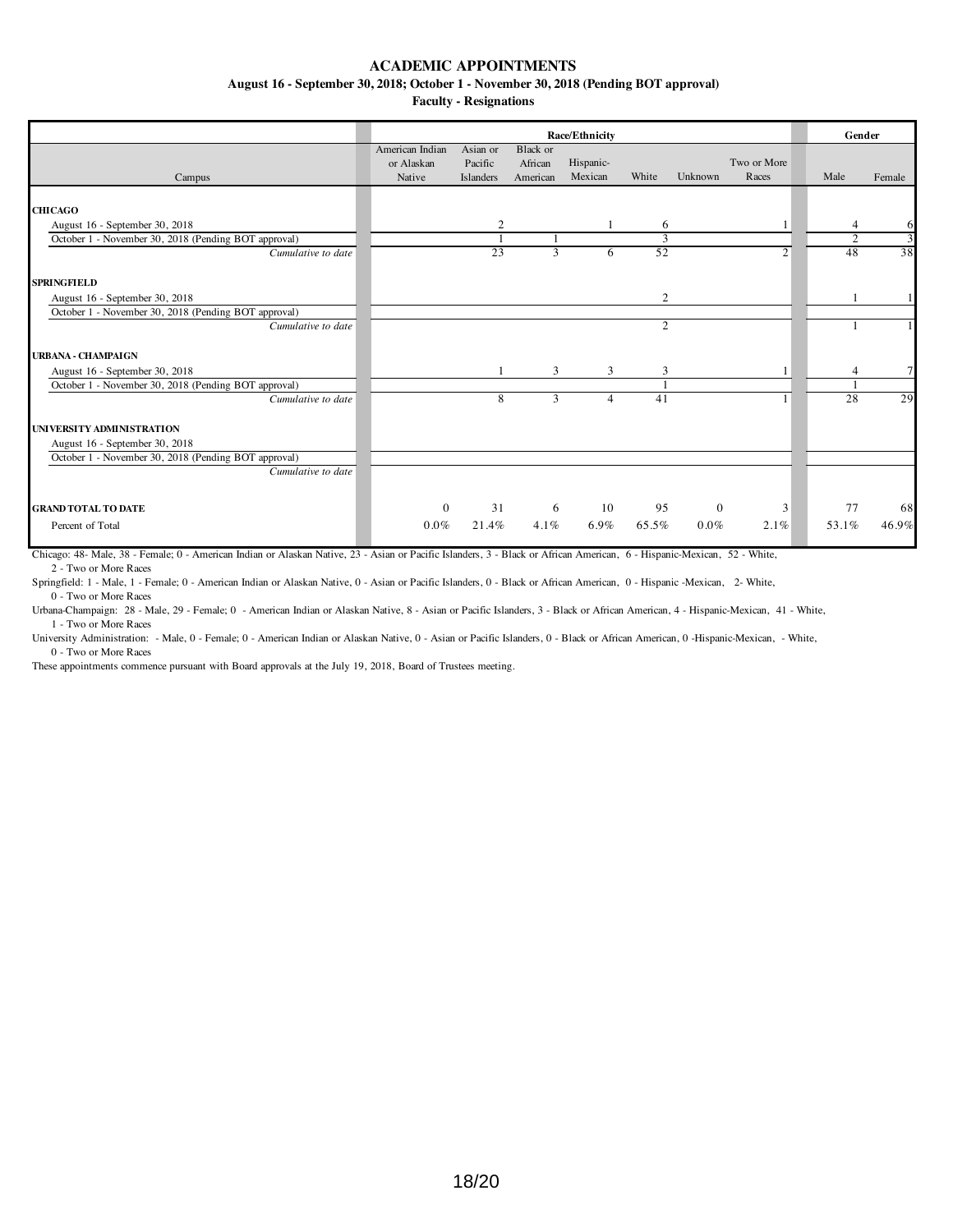### **August 16 - September 30, 2018; October 1 - November 30, 2018 (Pending BOT approval)**

**Administrative and Professional - New Appointments**

**CORRECTED**

|                                                      |                          |                     | Gender                     |           |                |                  |                    |                |                |
|------------------------------------------------------|--------------------------|---------------------|----------------------------|-----------|----------------|------------------|--------------------|----------------|----------------|
|                                                      | American<br>Indian or    | Asian or<br>Pacific | <b>Black</b> or<br>African | Hispanic- |                |                  | Two or             |                |                |
| Campus                                               | Alaskan Native Islanders |                     | American                   | Mexican   | White          |                  | Unknown More Races | Male           | Female         |
| <b>CHICAGO</b>                                       |                          |                     |                            |           |                |                  |                    |                |                |
| August 16 - September 30, 2018                       |                          |                     | 6                          |           | 12             |                  |                    | 14             | 19             |
| October 1 - November 30, 2018 (Pending BOT approval) |                          | $\overline{8}$      | 9                          | 6         | 32             |                  | $\overline{2}$     | 21             | 36             |
| Cumulative to date                                   |                          | 32                  | 34                         | 35        | 125            |                  | 9                  | 82             | 153            |
| <b>SPRINGFIELD</b>                                   |                          |                     |                            |           |                |                  |                    |                |                |
| August 16 - September 30, 2018                       |                          |                     |                            |           | $\overline{3}$ |                  |                    | $\overline{2}$ | $\overline{2}$ |
| October 1 - November 30, 2018 (Pending BOT approval) |                          |                     |                            |           |                |                  |                    |                | 4              |
| Cumulative to date                                   |                          |                     |                            |           | 23             |                  |                    | $\overline{9}$ | 17             |
| <b>URBANA - CHAMPAIGN</b>                            |                          |                     |                            |           |                |                  |                    |                |                |
| August 16 - September 30, 2018                       |                          | 10                  | 3                          |           | 52             |                  | 3                  | 22             | 47             |
| October 1 - November 30, 2018 (Pending BOT approval) |                          | 9                   | $\overline{15}$            |           | 50             |                  |                    | 30             | 51             |
| Cumulative to date                                   |                          | 41                  | 38                         |           | 20 27 1-261    |                  | 7                  | 152            | 215            |
| UNIVERSITY ADMINISTRATION                            |                          |                     |                            |           |                |                  |                    |                |                |
| August 16 - September 30, 2018                       |                          |                     |                            |           | 5              |                  |                    | 3              |                |
| October 1 - November 30, 2018 (Pending BOT approval) |                          | $\overline{2}$      |                            |           | $\overline{3}$ |                  |                    | 4              | $\overline{2}$ |
| Cumulative to date                                   |                          | $\overline{3}$      | $\overline{3}$             |           | 19             |                  | $\overline{2}$     | 14             | 13             |
| <b>GRAND TOTAL TO DATE</b>                           | $\theta$                 | 77                  | 76                         | 56        | 428            | $\boldsymbol{0}$ | 18                 | 257            | 398            |
| Percent of Total                                     | $0.0\%$                  | 11.8%               | 11.6%                      | 8.5%      | 65.3%          | $0.0\%$          | 2.7%               | 39.2%          | 60.8%          |

Chicago: 82 - Male, 153 - Female; 0- American Indian or Alaskan Native, 32 - Asian or Pacific Islanders, 34 - Black or African American, 35- Hispanic-Mexican, 125 - White, 9 - Two or More Races

Springfield: 9 - Male, 17 - Female; 0 - American Indian or Alaskan Native, 1 - Asian or Pacific Islanders, 1 - Black or African American, 1 - Hispanic -Mexican, 23- White, 0 - Two or More Races

Urbana-Champaign: 152 - Male, 215 - Female; 0 -American Indian or Alaskan Native, 41- Asian or Pacific Islanders, 38- Black or African American, 20- Hispanic-Mexican, 261- White, 7 - Two or More Races

University Administration: 14 - Male, 13 - Female; 0 - American Indian or Alaskan Native, 3 - Asian or Pacific Islanders, 3 - Black or African American, 0 - Hispanic-Mexican, 19 - White, 2 - Two or More Races

These appointments commence pursuant with Board approvals at the July 19, 2018, Board of Trustees meeting.